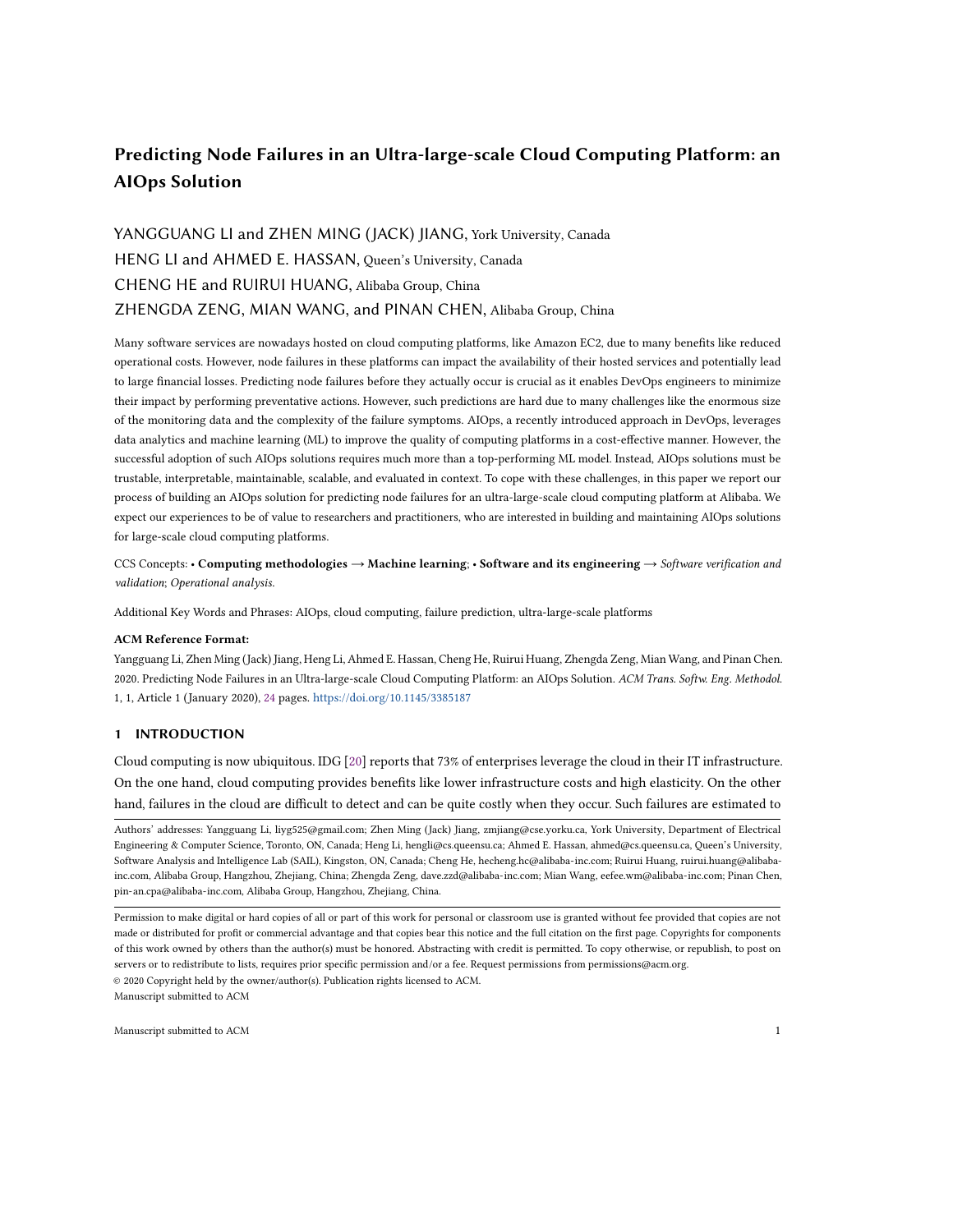cost \$700 billion yearly [\[30\]](#page-22-1). To ensure the quality of services, companies set up complex and elaborate monitoring infrastructures, which generate an enormous amount of data to track systems' health. However, it is very challenging to effectively transform such monitoring data into actionable insights due to the size and complexity of such data.

To cope with this challenge, AIOps (Artificial Intelligence for IT Operations) leverages data analytics and machine learning (ML) techniques to assist DevOps engineers to improve the quality of computing platforms in a cost-effective manner. Gartner [\[34\]](#page-22-2) projects that by 2022, 40% of global enterprises will have strategically implemented AIOps solutions to support their IT operations. Recent AIOps research efforts at top software engineering and other venues (e.g., [\[13,](#page-21-0) [19,](#page-22-3) [23–](#page-22-4)[25,](#page-22-5) [29\]](#page-22-6)) have demonstrated the benefits of AIOps solutions in real-world settings. However, the successful adoption of such AIOps solutions requires much more than a top-performing ML model. Instead, AIOps solutions must be:

- Trustable [\[12\]](#page-21-1): AIOps solutions must incorporate years of field-tested engineer-trusted domain expertise into their ML models, instead of simply employing sophisticated models on raw data.
- Interpretable [\[31\]](#page-22-7): AIOps solutions need to be interpretable even if at the cost of lower performance. Such interpretable models enable DevOps engineers to reason about model recommendations, to gain upper management support for following such recommendations, and, more importantly, enabling DevOps engineers to improve the status quo (e.g., by improving and optimizing their monitoring solutions).
- Maintainable [\[36\]](#page-22-8): AIOps solutions need to require minimal maintenance and fine-tuning, since DevOps engineers are usually not ML experts, who are already overcommitted on many company-wide ML-initiatives.
- Scalable [\[35\]](#page-22-9): AIOps solutions need to be scalable and efficient, as they must analyze the monitoring data from thousands to millions of nodes.
- In-context Evaluation [\[24\]](#page-22-10): AIOps solutions must be evaluated in a context that resembles their actual production usage. Traditional ML evaluation techniques (e.g., cross-validation) are rarely applicable, as they do not consider the real-life peculiarities.

In this paper, we report our process in building an AIOps solution for SystemX, an ultra-large-scale cloud computing platform at Alibaba. SystemX is deployed over tens of thousands of connected nodes across Alibaba's data centers and used by millions of users every day. Each compositing node has different configurations (e.g., CPU, memory, virtual machines) and installs a variety of software applications (e.g., databases and machine learning platforms). Our AIOps solution predicts potential node failures in the near future and leaves DevOps engineers enough time to react to the potential node failures. Once our solution predicts a node failure in the near future, DevOps engineers would perform preventative actions (e.g., live migration) to minimize the impact of node failures on the production system.

Our AIOps solution is a pipeline that leverages readily-available alerts to provide actionable suggestions for DevOps engineers. Such alerts are already used and trusted by DevOps engineers and capture years of their experience with the cloud platform. The alerts are generated by sifting through terabytes of raw monitoring data using rules derived from years of domain expertise and experience from prior issues. Our solution, which is a data analytics pipeline combining innovative feature engineering and data sampling techniques with carefully tuned machine learning models, is interpretable and easy to maintain. Experiments show that our solution performs well in a production-like context. Our AIOps solution is already adopted and used in practice to analyze the monitoring data from tens of thousands of nodes of SystemX's deployment.

The main contributions of this paper are:

(1) This is the first work to discuss and evaluate the needed criteria for the successful adoption of AIOps solutions. Manuscript submitted to ACM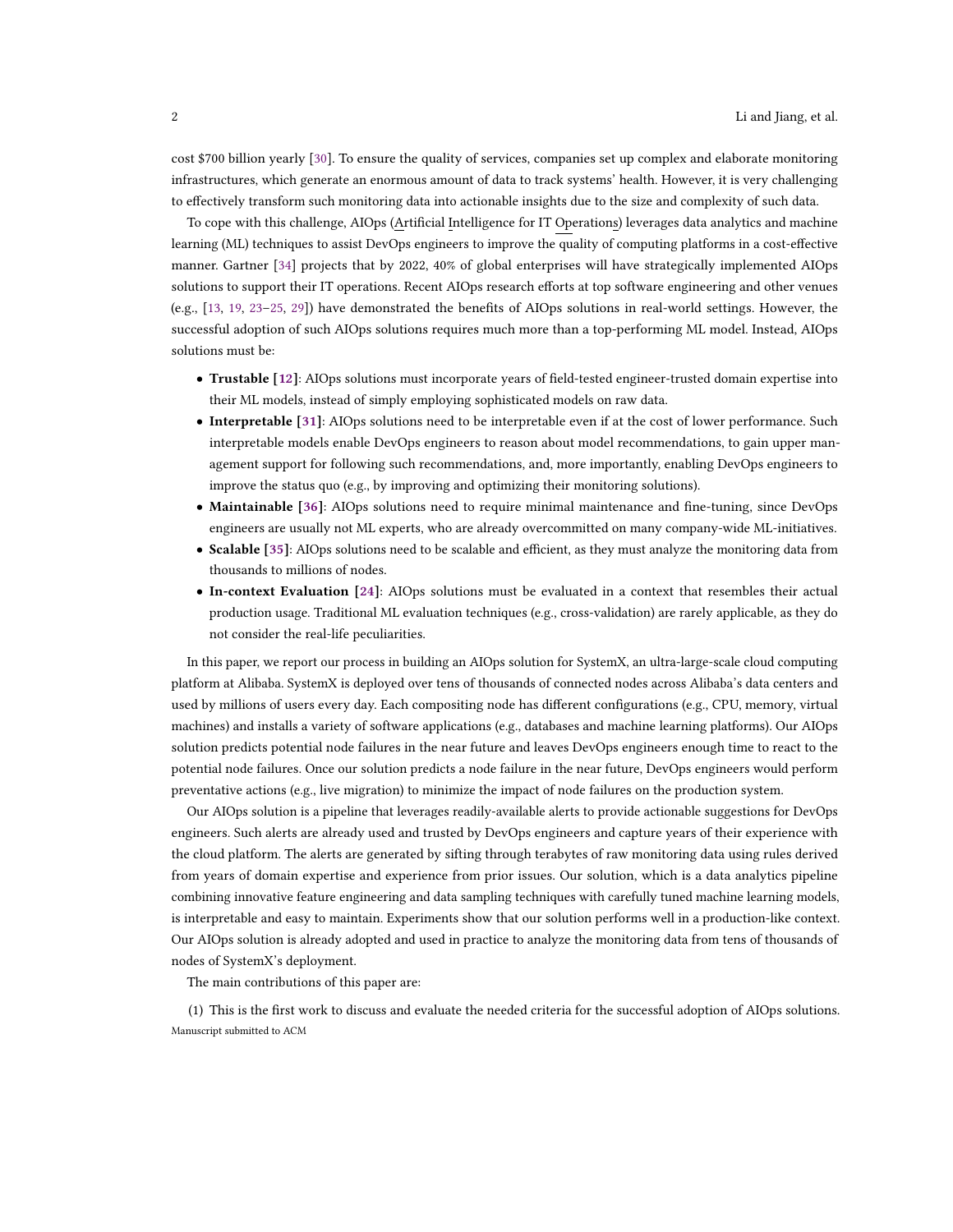- (2) Experiments show that our AIOps solution, which is a data analytics pipeline combining random forest-based modeling with innovative feature engineering and data sampling techniques, outperforms a state-of-the-art AIOps solution [\[24\]](#page-22-10) in terms of prediction performance while requiring significantly less computational power.
- (3) Given the extreme skew of our data, with node failures being extremely rare, we proposed a novel oversampling technique that leverages data from failed nodes prior to their failure as well as multiple samples from normal nodes. This technique improves the performance of our approach and the prior state-of-the-art approach.
- (4) We proposed a novel evaluation technique, which examines the effectiveness of our AIOps solutions in a production-like usage context instead of using traditional performance evaluation techniques for ML models.
- (5) The lessons that we learned from building and deploying this AIOps pipeline will be of great value for researchers and practitioners, who are interested in ensuring the adoption of their AIOps solutions.

Paper Organization. The rest of the paper is organized as follows: Section [2](#page-2-0) provides background information and presents related works. Section [3](#page-4-0) presents an exploratory study of the characteristics of the alert data. Section [4](#page-6-0) provides an overview of our AIOps solution. Sections [5,](#page-7-0) [6](#page-10-0) and [7](#page-12-0) explain our implementation details and present our evaluation results. Section [8](#page-15-0) presents the lessons learned and Section [9](#page-19-0) discusses the threats to validity. Section [10](#page-20-0) concludes the paper.

## <span id="page-2-0"></span>2 BACKGROUND AND RELATED WORKS

This section first provides some background information about SystemX, its monitoring infrastructure and its monitoring data (Section [2.1\)](#page-2-1). Then we discuss two areas of prior work related to our problem context: prior research in the area of AIOps (Section [2.2\)](#page-3-0) and in evaluating the performance impact of various modeling decisions (Section [2.3\)](#page-4-1).

### <span id="page-2-1"></span>2.1 SystemX

Since failures can happen at different levels (hardware, operating system, container or VM, and application levels), cloud service providers (e.g., Microsoft [\[32\]](#page-22-11) and IBM [\[45\]](#page-22-12)) usually install a variety of probes to ensure Quality of Service (QoS). Some probes passively collect resource usage data (e.g., CPU and memory) or performance measures (e.g., response time and throughput), whereas others proactively check the health of the system by periodically performing heartbeats [\[16\]](#page-21-2) or sanity checks (e.g., [\[2\]](#page-21-3)). SystemX is a large-scale cloud computing platform at Alibaba used by millions of users every day. Its deployment spans over tens of thousands of nodes. The size of these raw monitoring data is extremely large (in the range of tens of terabytes every day).

SystemX has already supported a range of different fault tolerance techniques to ensure extremely high levels of reliability and robustness. Although node failures are extremely rare (e.g., less than one in thousands of nodes fails daily), such failures still severely impact end-users whenever they occur. In order to catch early warning signs of these failures, there are additional applications that scan through the monitoring data and proactively generate alerts. Some of these alerts are based on thresholds on the collected system behavior data (e.g., CPU higher than some pre-determined threshold) or error logs (e.g., certain types of errors appear too frequently within sometime range). The goal of such alerts is to provide early warnings, so that preventative actions (e.g., VM migration [\[7\]](#page-21-4) or software rejuvenation [\[3\]](#page-21-5)) can be performed to mitigate or minimize the impact of such failures. Other systems have similar alert mechanisms, but they might use different terms like incident reports [\[9,](#page-21-6) [10,](#page-21-7) [27,](#page-22-13) [28\]](#page-22-14) or tickets [\[44,](#page-22-15) [45\]](#page-22-12).

Effectively leveraging such alert data is a major challenge for the DevOps engineers at SystemX. On the one hand, these alerts, which were generated by customized rules based on their own domain expertise and years of experience Manuscript submitted to ACM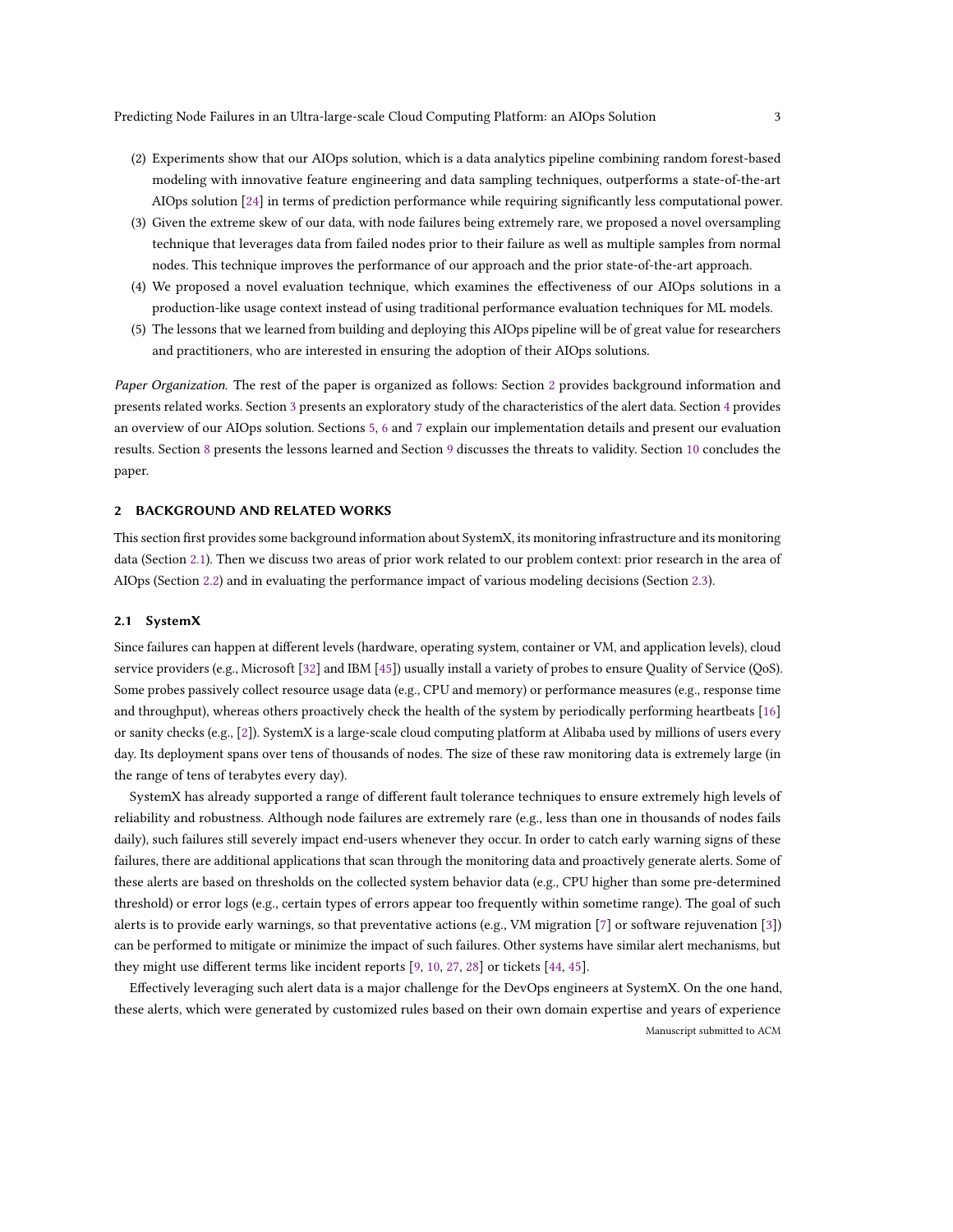from prior issues, contain helpful hints for potential node failures. On the other hand, alerts can be generated not only from the nodes that would fail in the near future, but also from healthy nodes, as some of the issues reported by the alerts can be transient (e.g., network congestions or low memory availability) and can be recovered afterward. However, the very high volume and the intensity of these alerts make it challenging for DevOps engineers to manually distinguish between transient issues and the issues that would cause node failures.

Hence, the goal of this paper is to leverage AI techniques to predicts node failures in the near future such that DevOps engineers can take preventative actions to minimize the impact of node failures on the production system. We do not distinguish the types of node failures nor do we concern about the root causes of node failures in this paper. Once the potential failures are predicted, DevOps engineers would first perform stress testing that tests the suspected node with synthetic load, in order to validate if the node is indeed failing. Then, DevOps engineers would perform live migration to move the jobs from the failed node to a healthy one which has the same configuration. During the live migration, the complete running status of the virtual machines on the failed node is saved and reloaded in the healthy node, so the system can provide identical services after the migration without impacting the experience of the end-users. In the future, our node failure detection solution can be combined with various self-healing strategies [\[9,](#page-21-6) [10,](#page-21-7) [27,](#page-22-13) [28\]](#page-22-14) to automatically mitigate the impact of node failures (e.g., through automated live migration and automated management of node repairing process).

#### <span id="page-3-0"></span>2.2 Prior Research Efforts in AIOps

Here we discuss prior AIOps solutions in the context of the aforementioned five criteria for the successful adoption of AIOps solutions.

Trustable. Many of the prior AIOps solutions analyze the raw monitoring data for problem detection [\[13,](#page-21-0) [19,](#page-22-3) [23–](#page-22-4)[25\]](#page-22-5) and issue diagnosis [\[29\]](#page-22-6). He et al. proposed Log3C [\[19\]](#page-22-3) that automatically identifies problems in a cloud-based system using logs. Lin et al. [\[25\]](#page-22-5) mined previously-reported issues to discover a sudden surge of new issues (a.k.a., emerging issues) which could impact the user experience. Lim et al. [\[23\]](#page-22-4) clustered existing performance metrics to discover recurrent and unknown issues. Lin et al. proposed a deep learning-based approach, MING [\[24\]](#page-22-10), which leverages temporal (e.g., CPU and memory) and spatial (e.g., rack locations) data to predict node failures in the cloud. El-Sayed et al. [\[13\]](#page-21-0) learned from the trace data to predict job failures in large-scale cloud computing platforms. Luo et al. [\[29\]](#page-22-6) correlated alerts with various resource usage metrics to discover temporal dependency and to infer causal relations between them.

In contrast, we believe that the knowledge, experience, and trust captured in alerts are extremely valuable and should be leveraged over raw data. Prior works [\[9,](#page-21-6) [10,](#page-21-7) [27,](#page-22-13) [28\]](#page-22-14) attempt to improve existing alert mechanisms (e.g., using rules encoded in KPIs [\[9,](#page-21-6) [10\]](#page-21-7) or pre-defined thresholds [\[44,](#page-22-15) [45\]](#page-22-12)). Xue et al. [\[44,](#page-22-15) [45\]](#page-22-12) proposed a technique to filter out false alerts, while Ding et al. [\[9,](#page-21-6) [10,](#page-21-7) [27,](#page-22-13) [28\]](#page-22-14) mined historical alerts to suggest self-healing strategies for problematic nodes. In contrast, we leverage the alerts to predict node failures.

Interpretable. Many prior AIOps solutions are built using black-box models (e.g., [\[24,](#page-22-10) [44,](#page-22-15) [45\]](#page-22-12)). Very few prior solutions use interpretable models (e.g., random forest [\[13\]](#page-21-0) or association rules [\[27,](#page-22-13) [28\]](#page-22-14)). None of the prior works actually interpreted the ML models. In this paper, we report on our experience in interpreting the ML models to better understand and improve the existing monitoring and alerts infrastructure (see Section [8](#page-15-0) - Interpretability).

Maintainable and Scalable. Most of the prior AIOps solutions [\[19,](#page-22-3) [23,](#page-22-4) [24,](#page-22-10) [24,](#page-22-10) [25,](#page-22-5) [29\]](#page-22-6) are scalable, as they have already been used in production on a large volume of monitoring data from thousands or even millions of nodes. However, Manuscript submitted to ACM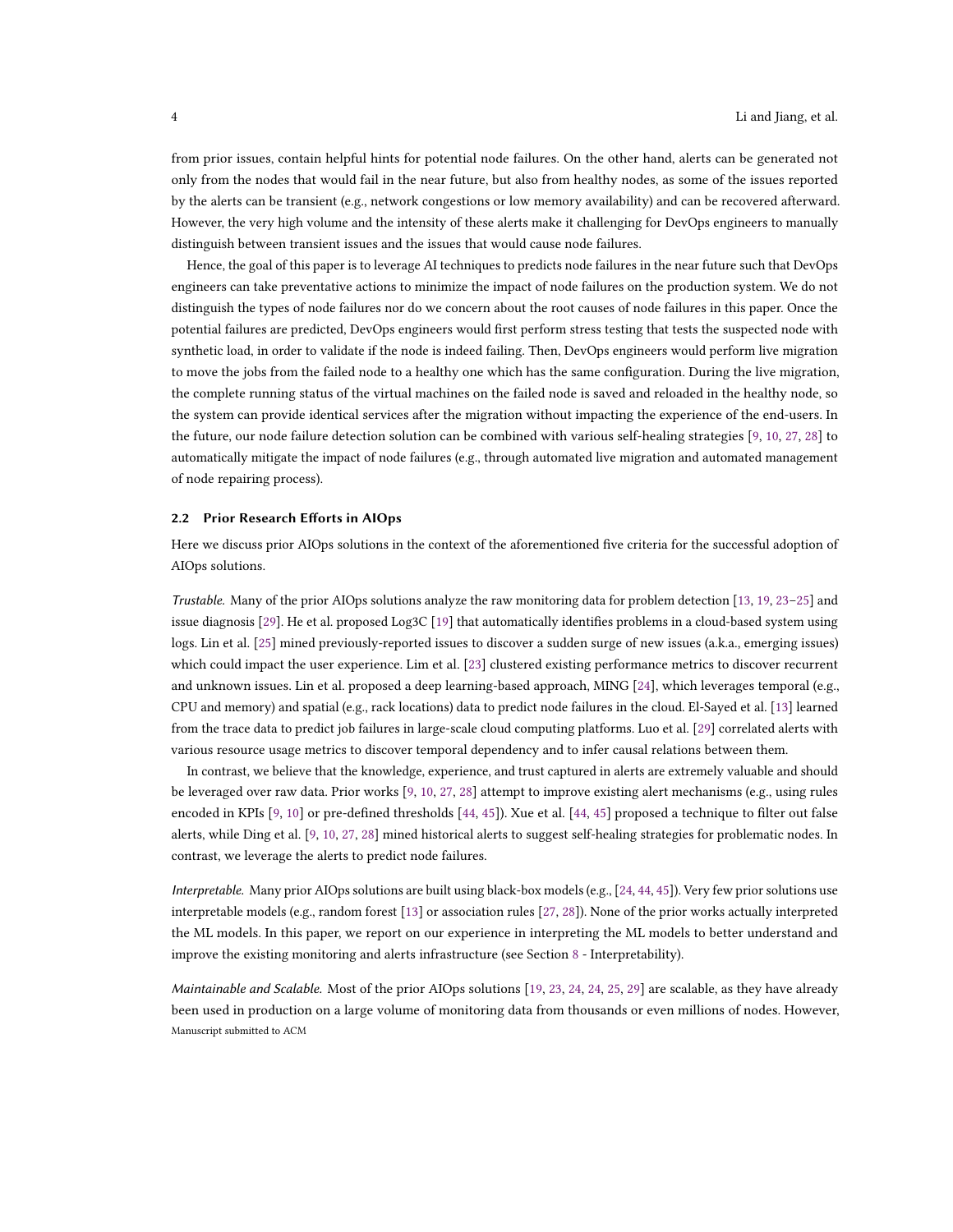few works discussed the maintenance issues when deploying the systems in the field except [\[27,](#page-22-13) [28\]](#page-22-14) who particularly pointed out that the tuning of ML models is very challenging. In this paper, we compare the effort and the computational costs for tuning our ML models.

In-context Evaluation. Only two prior works used non-traditional evaluation techniques to ensure that their models are evaluated in a realistic context. Instead of leveraging cross-validation, Lin et al. [\[24\]](#page-22-10) proposed a time-based evaluation technique to evaluate their AIOps solution in context. El-Sayed et al. [\[13\]](#page-21-0) considered the "just-in-time" value of their prediction on job failures for parallel processing systems. A prediction that is correct yet done long after a job has started is of little value. We use a time-based evaluation technique as in [\[24\]](#page-22-10), and similar to [\[13\]](#page-21-0), we only considered predictions as valid when they are "just-in-time" for DevOps engineers to react to and not too early to cause financial losses. Different from [\[13\]](#page-21-0), our "just-in-time" evaluation approach uses a time window to mark valid predictions (i.e., a node failure prediction is only valid when the node actually fails within the time window).

#### <span id="page-4-1"></span>2.3 Prior Research on the Impact of Modeling Decisions

When building an AIOps solution, there will be different modeling decisions (e.g., ML algorithms and configuration tuning) that need to be made. Here we discuss prior empirical studies on the performance impact of the modeling decisions.

Feature Engineering and Data Sampling. Prior works note that feature engineering and data sampling play important roles in ML models for various software engineering tasks (e.g., performance modeling [\[46\]](#page-23-1) and defect prediction [\[1,](#page-21-8) [38,](#page-22-16) [47\]](#page-23-2)). Since performance metrics may sometimes be incomplete due to various transient issues, Xue et al. [\[46\]](#page-23-1) proposed an approach, which automatically fills in the missing data. To compensate for the small amount of buggy data, Agrawal et al.[\[1\]](#page-21-8) proposed a data re-sampling technique, called SMOTUNED (an automatically-tuned version of SMOTE). They observed that using SMOTUNED for data pre-processing significantly improves the performance of their defect prediction models. Zhang et al. [\[47\]](#page-23-2) observed that using summation to aggregate software features usually hinders the performance of defect prediction models. In this work, we propose an AIOps solution that combines random forest-based models with carefully-designed feature engineering and data sampling.

Parameter Tuning. Prior works demonstrate that the performance of ML models can vary significantly based on their configuration settings [\[40,](#page-22-17) [42,](#page-22-18) [43\]](#page-22-19). Tantithamthavorne et al. [\[40,](#page-22-17) [42\]](#page-22-18) observed that using automated parameter optimization techniques can significantly improve the performance of defect prediction models. The performance of ML models built with certain ML algorithms (e.g., random forest and support vector machines) are more stable across different configurations compared to other algorithms (e.g., neural network and decision trees). Wang et al. [\[43\]](#page-22-19) observed that tuning the hyper-parameter settings for deep learning-based models, although very time-consuming, can significantly impact the model performance for defect prediction. In this paper, we evaluate the performance of ML models under a range of configuration settings (i.e., different ML algorithms and sampling approaches) in the context of detecting node failures.

#### <span id="page-4-0"></span>3 EXPLORATORY STUDY

We first conducted an exploratory study to understand the characteristics of the provided alert data. This data is collected from tens of thousands of nodes of SystemX's deployment during a period of six months (2018-07-01–2018-12-31).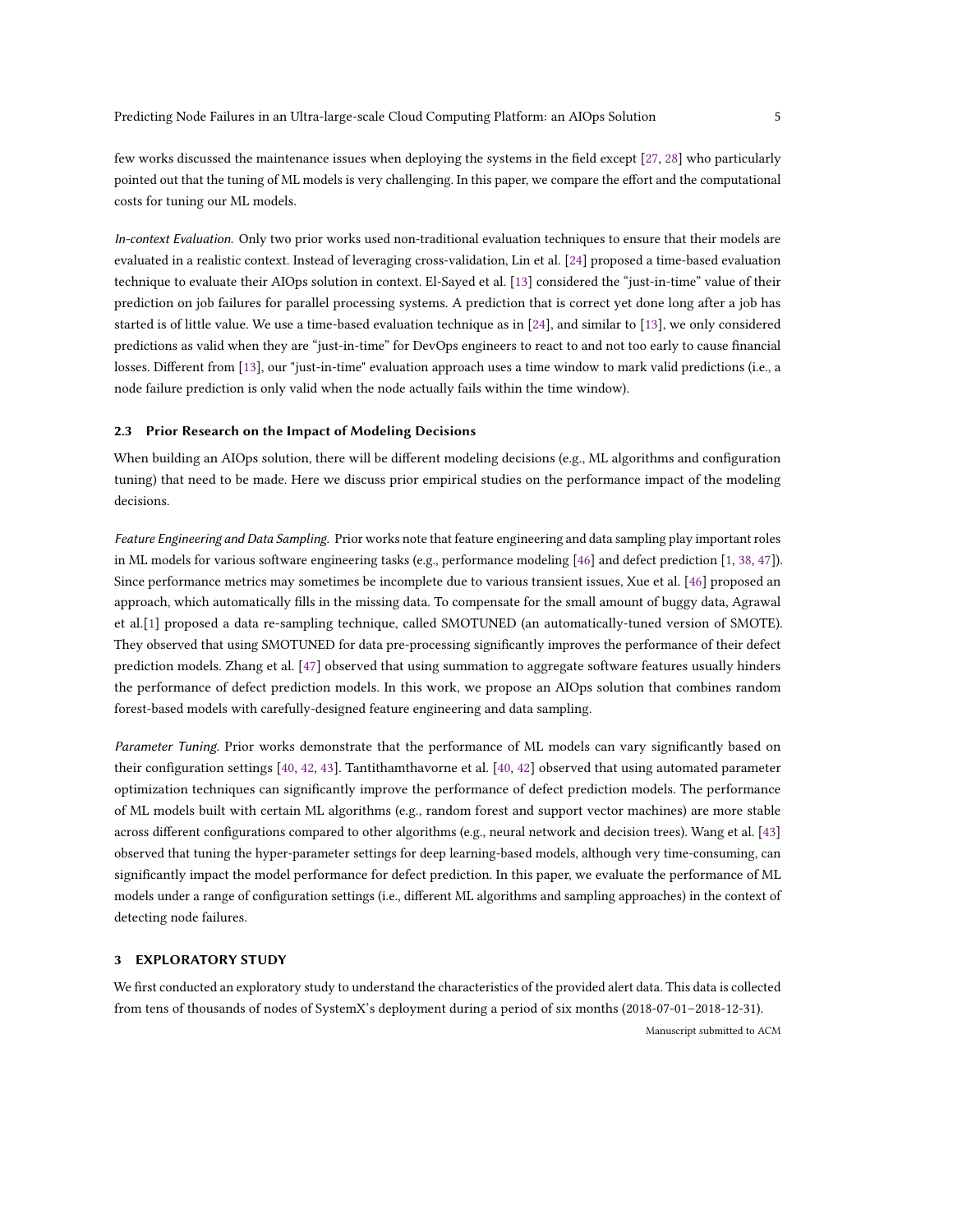<span id="page-5-0"></span>

Fig. 1. Visually comparing the distributions of the alerts in failed vs. normal nodes; y-axis values are hidden for confidentiality reasons.

Finding 1: Alert data encapsulates years of field-tested and trusted domain expertise. Alerts for SystemX report problems from different sources (e.g., kernels, drivers, software applications, and hardware components). Each alert contains a timestamp, a verbosity level (critical, unrecoverable, and recoverable), and a textual message describing the error. In terms of severity, the critical level alerts are the highest, whereas the recoverable level alerts are the lowest. Critical level alerts usually refer to issues that are very likely to lead to severe issues if no immediate actions are taken. SystemX has already supported a set of different self-healing strategies (e.g., task migration or load balancing) to improve robustness and to minimize the impact on end users. Recoverable level alerts refer to issues that can be addressed by these self-healing strategies, whereas the Unrecoverable level alerts refer to issues that cannot. One example of such textual message, corrected MCE error count exceeded threshold: 4800 times in 24 hours) informs the DevOps engineers of a particular error (MCE error) that occurred too frequently in the past 24 hours. The message content has been modified for confidentiality reasons.

Finding 2: The distribution of alerts is statistically different between the failed and normal nodes. Figure [1](#page-5-0) shows a beanplot visualizing the differences in the distribution of alerts between failed and normal nodes. In order to quantify the differences, we applied two non-parametric statistical techniques: Wilcoxon Rank Sum (WRS) and Cliff's Delta (CD). WRS assesses if the two distributions are statistically different. CD [\[21\]](#page-22-20) calculates the strength of the differences (a.k.a., effect size). Our results show that there is a clear statistical difference (i.e., p-value < 0.05) between the two types of nodes with a *large* effect size (i.e.,  $\delta = 0.509$ ). We also calculated the WRS and CD to measure the differences in the distribution of each type of alert between failed and normal nodes. We observed that most of the alert types have statistically significantly different distributions between failed and normal nodes, and that the effect sizes of the differences range from trivial to large.

Finding 3: Alerts are not always strong indicators of a node failure. We examined the timing of the alerts for failed nodes to determine whether alerts are good indicators of future node failures. For each failed node, we measured the time gap (a.k.a., elapsed time) between the first generated alert and the node failure, as well as the time gap between the last generated alert and the node failure. Figure [2](#page-6-1) visualizes the distributions of these two time gaps. In general, the Manuscript submitted to ACM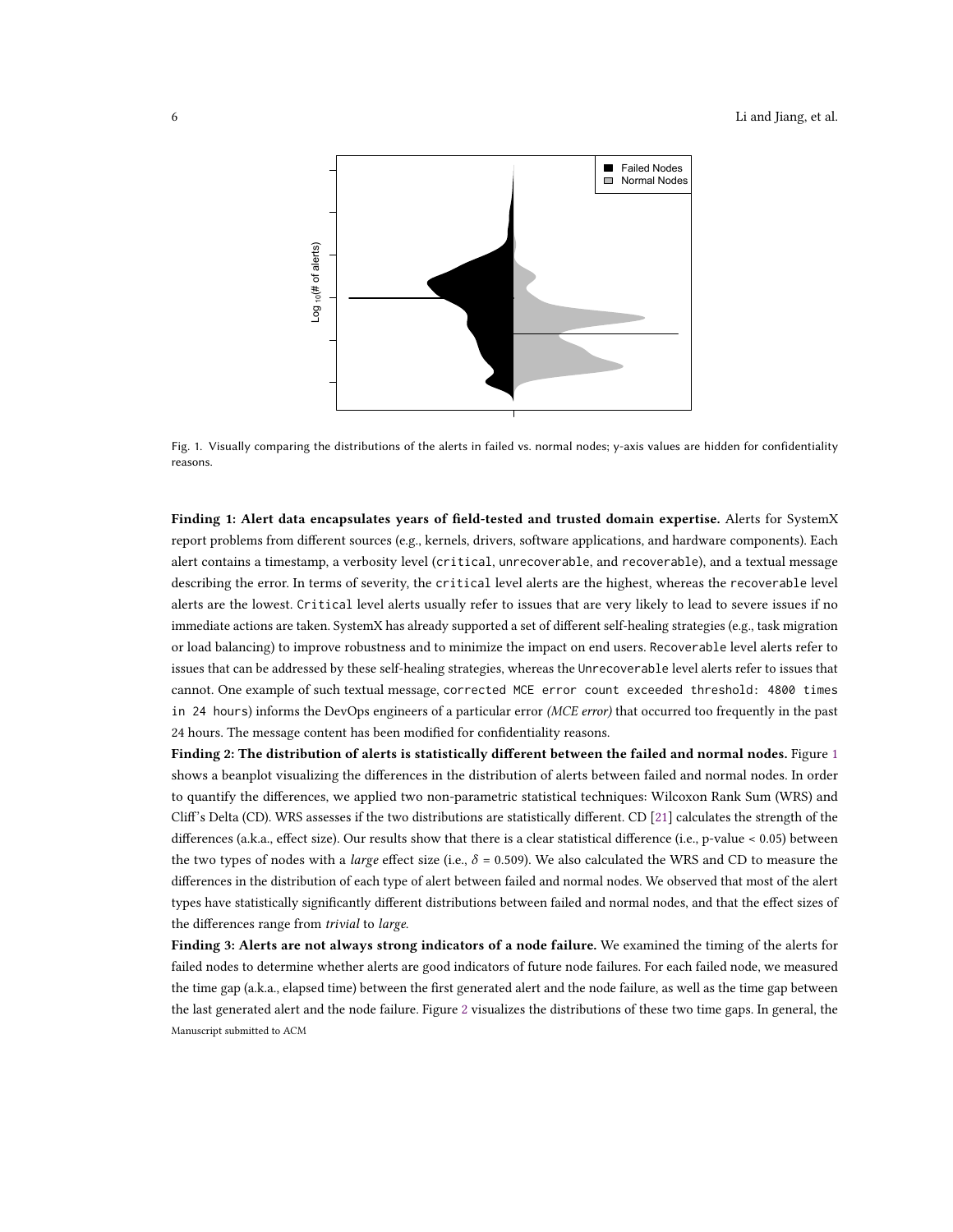<span id="page-6-1"></span>

Fig. 2. Distribution of the time gap between the first/last alert and the node failure event; y-axis values are hidden for confidentiality reasons.

first alert occurs about 60 days before the node failure, and the last alert occurs almost right before the node failure. We further sampled some individual nodes to study the frequency of alerts over time, and we observed that there are generally many more alerts close to the node failure time. However, the exact number of alerts close to the failure event (e.g., within 24 hours before the failure) varies significantly among the failed nodes.

Summary of Exploratory Study

Alerts can be used to distinguish between the normal and the failed nodes, as the number of the alerts is significantly higher in the failed nodes than the normal nodes. However, as alerts can happen anytime, only using the alert counts cannot effectively predict node failures. Sophisticated AIOps solution is needed to extract and model various characteristics of the monitoring data.

## <span id="page-6-0"></span>4 AN OVERVIEW OF OUR APPROACH

This section provides an overview of our approach to building an AIOps solution for predicting node failures. As shown in Figure [3,](#page-7-1) our AIOps pipeline is divided into three phases: (1) feature engineering (Section [5\)](#page-7-0) processes the monitoring data and produces useful features for the ML models, (2) model training (Section [6\)](#page-10-0) trains the ML models based on the features, and (3) model evaluation (Section [7\)](#page-12-0) examines the effectiveness of the trained ML models in a production-like usage context.

There are four major challenges ([C01]–[C04]) that we faced during our process of building a successful AIOps solution, including the challenges of complex data format, data skewness, hyperparameter tuning for deep learning models, and the valid evaluation of the AIOps solution. Such challenges are not only existing in our application context, but also applied to other scenarios where a similar AIOps solution is needed. We detail our techniques to overcome these challenges in the next three sections.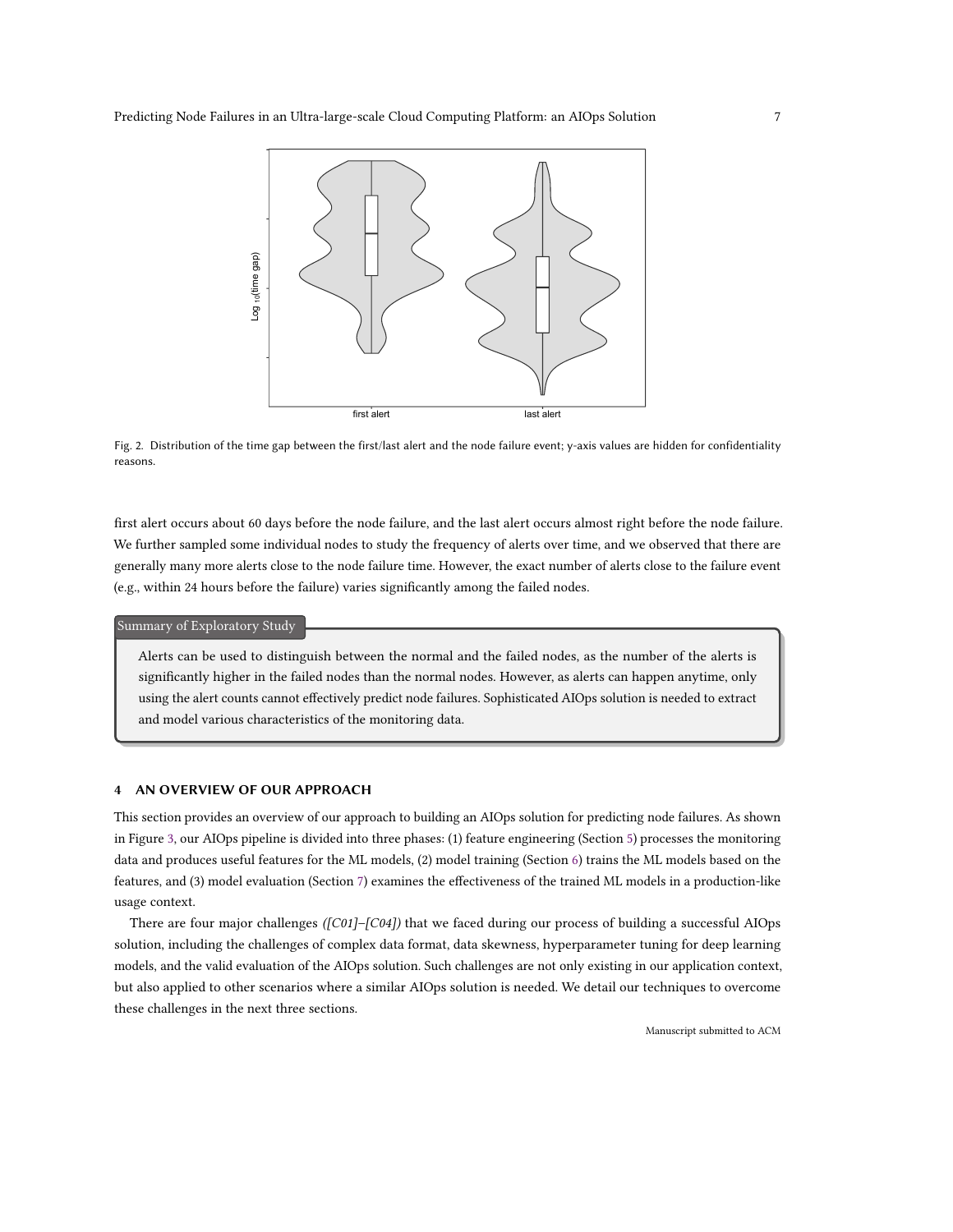<span id="page-7-1"></span>

Fig. 3. An overview of our AIOps pipeline.

## <span id="page-7-0"></span>5 FEATURE ENGINEERING

Our AIOps solution leverages the early warnings (i.e., alert data) of a node to predict node failures. In addition to the alert data, we also included spatial data (e.g., the location of a node) when building our AIOps solutions, as recent work suggests that spatial data can be useful in analyzing and predicting node failures [\[24,](#page-22-10) [45\]](#page-22-12). Furthermore, we incorporated the information about the software and the hardware configuration of a node (i.e., build data), as node failures can be caused by drivers or kernel bugs. The process of extracting and transforming the raw data into features, which are inputs to the ML algorithms, is called *feature engineering*. Feature engineering is generally considered as a key step in a successful ML project, as the performance of an ML model is highly dependent on its features [\[1,](#page-21-8) [11\]](#page-21-9).

Feature engineering is always related to the used ML models. In this work, we experimented with three ML algorithms<sup>[1](#page-7-2)</sup> in our AIOps solution: LSTM [\[18\]](#page-22-21), MING [\[24\]](#page-22-10), and random forest [\[5\]](#page-21-10). In the feature engineering phase, the major challenge is to deal with complex data format, as they cannot be directly used in some of the ML model(s) under study. We need to convert such raw data into features that are suitable for each of the three studied ML algorithms.

### [C01] Dealing with the Challenge of Complex Data Format

The raw data has different data formats, some of which are not supported by certain ML models out of the box. Hence, we performed various feature encoding techniques on them. For example, the alert data is a time series; the *cluster name*, a type of spatial data, is a categorical variable; and the *memory size*, a type of build data, is an ordinal variable. Depending on the types of variables and the requirements of each ML algorithm, we used different feature encoding approaches. For the random forest-based model, we converted the time-series data into temporal features using back-tracking. For the LSTM-based model, we encoded the categorical data into numerical data using a target encoding. For the ordinal data, we normalized them. Table [1](#page-8-0) shows the resulting features after performing the feature encoding process. In total, we used 1,692 features across the different ML models. There are 1,675 temporal, 9 spatial, and 8 build features.

<span id="page-7-2"></span> $^{1}$  More details about these ML algorithms are described in Section  $6\mathrm{.}$ 

Manuscript submitted to ACM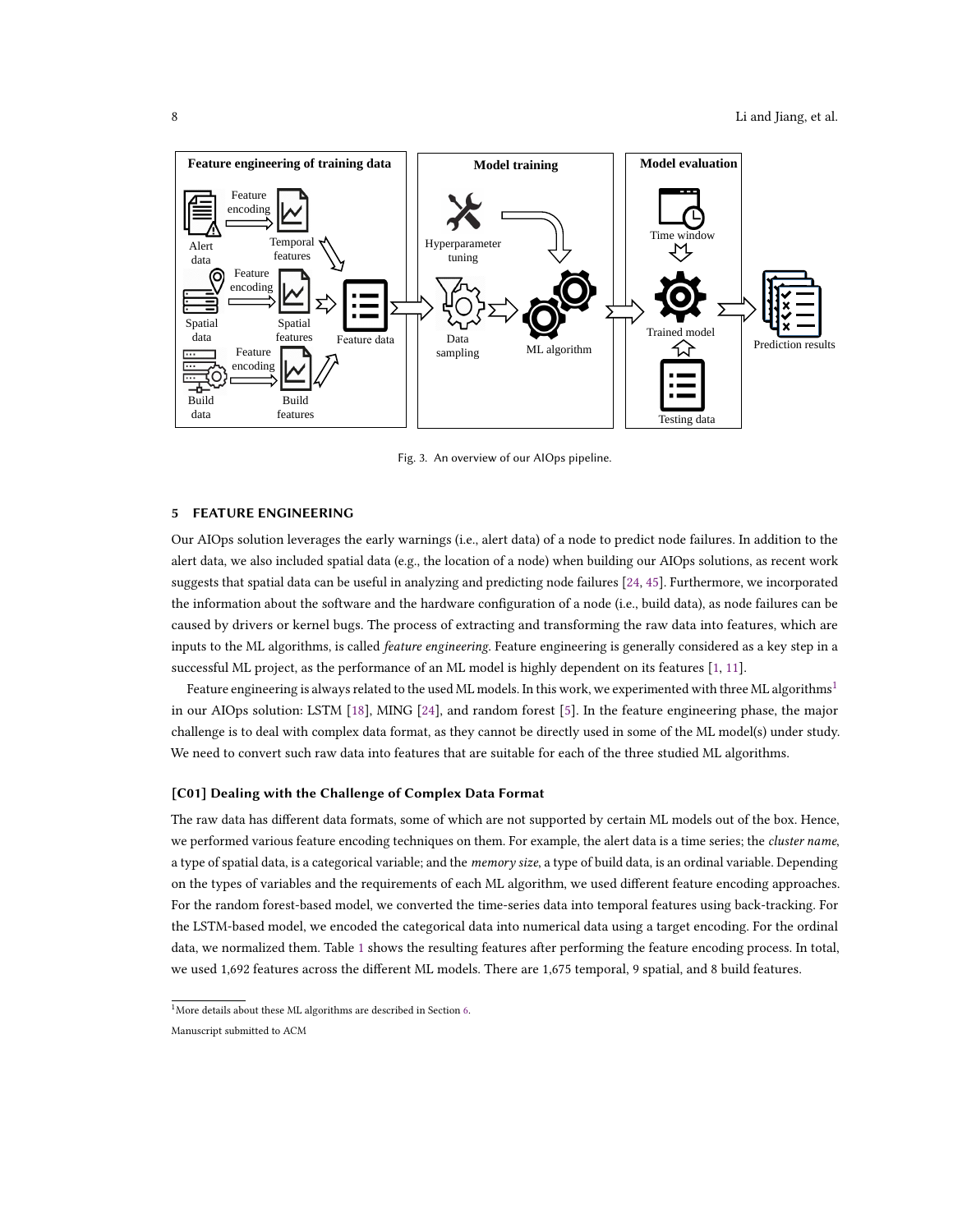| Monitoring data/        | Variable    | # of     | Encoding        | ML.         |
|-------------------------|-------------|----------|-----------------|-------------|
| <b>Feature category</b> | types       | features | technique       | algorithm   |
| alerts                  | time        | 1,675    | back-           | random      |
| /temporal               | series      |          | tracking        | forest      |
| spatial                 | categorical | 9        | target encoding | <b>LSTM</b> |
| build                   | categorical | 5        | target encoding | <b>LSTM</b> |
|                         | ordinal     | 3        | normalization   | A11         |

<span id="page-8-0"></span>Table 1. Number of features for SystemX and their feature representation techniques.

Table 2. An example of transforming alerts into temporal features.

<span id="page-8-1"></span>

| <b>Types</b> | Time                                                                                              | $00:00 - 01:00$ | $01:00 - 02:00$ | $02:00-03:00$ |
|--------------|---------------------------------------------------------------------------------------------------|-----------------|-----------------|---------------|
| Alerts       | $Alert_A$                                                                                         | 3               | 1               | 6             |
|              | $Alert_B$                                                                                         | 2               | 5               | 7             |
|              |                                                                                                   | 3               | 1               | 6             |
|              | $\begin{aligned} \textit{Freq}_{A_0} \\ \textit{Freq}_{B_0} \\ \textit{Freq}_{A_1} \end{aligned}$ | 2               | 5               | 7             |
|              |                                                                                                   | N/A             | 3               | 1             |
| Temporal     | $Freq_A$                                                                                          | N/A             | 2               | 5             |
| Features     | $Ratio_{A_1}$                                                                                     | N/A             | 0.33            | 6             |
|              | $Ratio_{B}$                                                                                       | N/A             | 2.5             | 1.4           |
|              | $Ratio_{A_2}$                                                                                     | N/A             | N/A             | 0.33          |
|              | $Ratio_{B_2}$                                                                                     | N/A             | N/A             | 2.5           |

All the monitoring data is streamed to a central repository every hour. Therefore, we created a *data point* for each node in each hour. The goal of our AIOps solution is to assist DevOps engineers in deciding whether a node will fail in the near future whenever an alert is generated from that node. Hence, we created a data point for a node in an hour only when there were alerts generated for that node in that hour. No data points were created once a node failed.

Converting time-series data into temporal features for random forest. Alerts, which provide DevOps engineers early warnings to potential node failures, are time-series data. The random forest-based model does not support the modeling of the time-series data out of the box. Hence, we converted the alerts into temporal features using a back-tracking technique. We decided to represent the alert data using two dimensions of temporal features: frequency and change ratio, which can highlight the differences between the normal and failed nodes. We now explain our temporal feature encoding technique using the example shown in Table [2.](#page-8-1) In this example, there are two types of generated alerts ( $Alert_A$ and  $Alert_B$ ) over a period of three hours (00:00–03:00) for this node.

• Alert frequency. In Section [3,](#page-4-0) we observe that there are significantly more alerts in the failed nodes compared to the normal ones, and that alerts happen at different time intervals prior to a node failure. Therefore, we use the frequency of alerts to capture the occurrence of different types of alerts over time. For each data point for a node, we calculate the frequency of alerts in each of the previous hours (a.k.a., backtracking). In this running example, we extracted four features along this dimension:  $Freq_{A_0}$  and  $Freq_{B_0}$  refer to the occurrences of  $AlerA$  and  $AlerB$  for the current hour, whereas  $Freq_{A_1}$  and  $Freq_{B_1}$  refer to the occurrences of  $Alert_A$  and  $Alert_B$  in the previous hour for this Manuscript submitted to ACM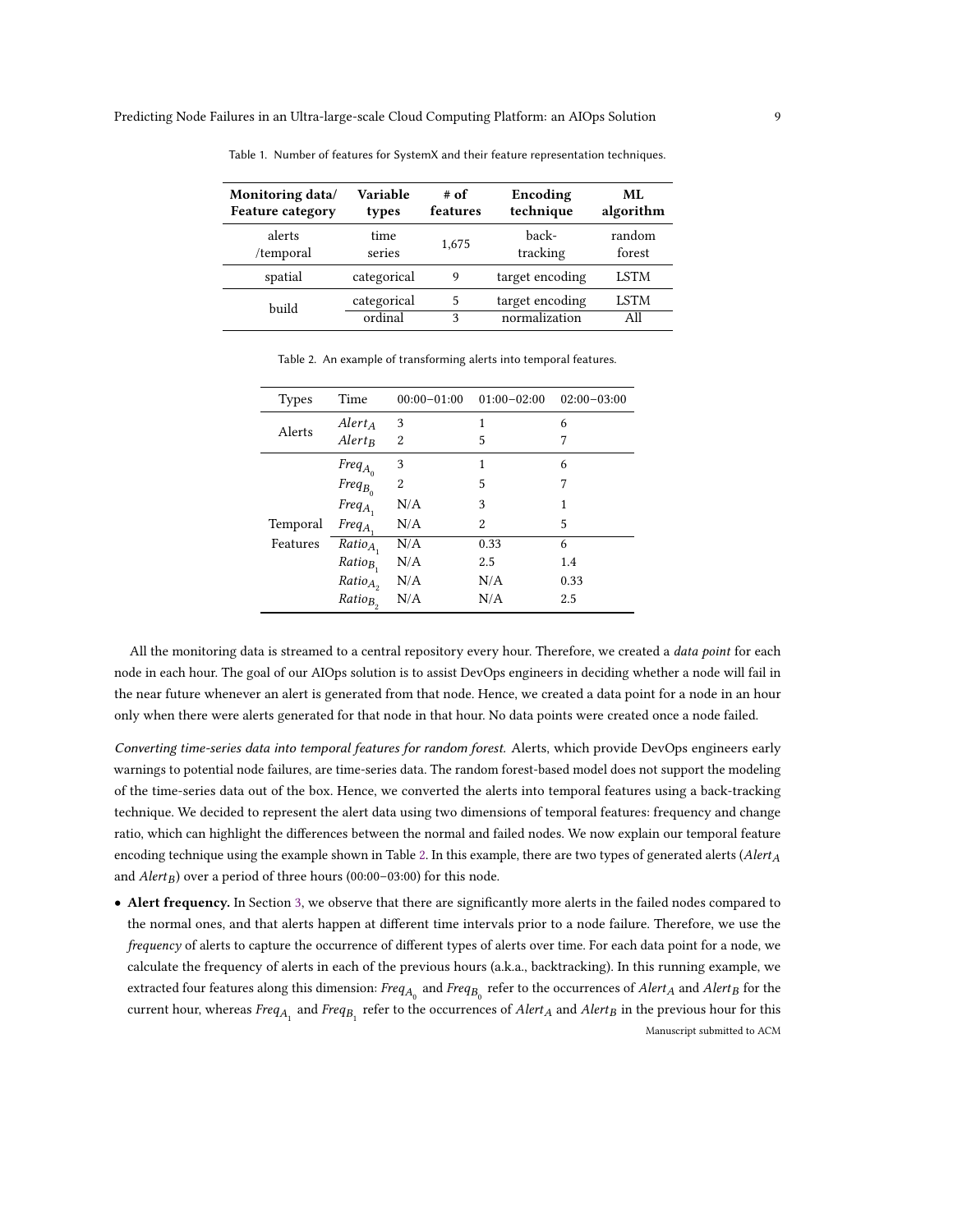| Room ID                           | $Room_A$ Room <sub>B</sub> |              |
|-----------------------------------|----------------------------|--------------|
| $#$ of nodes<br># of failed nodes | 300<br>30                  | 1,000<br>200 |
| Feature representation            | 0.1                        | 0.2          |

<span id="page-9-0"></span>Table 3. An example of transforming the spatial data (Room ID) into features.

node. During the period of 01:00–02:00, there is one  $Alert_A$ . Hence,  $Freq_{A_0}$  is one. In the previous hour (00:00–01:00), there are three  $Alert_{A}$ s. Hence,  $Freq_{A_1}$  is three. We only back-track one hour for the alert counts in our running example for illustrative purposes. In our actual AIOps solution, we back-track the alert counts up to previous 168 hours (a.k.a., 7 days). If there are X types of alerts, there will be  $168 \times X$  features along this dimension.

• Alert change ratio. Some alerts may be more verbose than the others. Hence, we would like to have a relative measure, the *change ratio of the alerts*, to capture the relative changes of the occurrences of alerts over time. This measure computes the ratio of the number of generated alerts between adjacent hours. In our running example, we extracted four features along this dimension:  $Ratio_{A_1}$  and  $Ratio_{B_1}$  computes the change ratio of  $Alert_A$  and  $Alert_B$ between the current and previous hour, whereas  $Ratio_{A_2}$  and  $Ratio_{B_2}$  computes the change ratio of  $Alert_A$  and  $Alert_B$ between the previous hour and the hour before the previous hour. There are three, one, and six *Alert<sub>A</sub>s* during this three hour period for this node. Hence, during the period of 02:00–03:00,  $Ratio_{A_1} = \frac{6}{1} = 6$  and  $Ratio_{A_2} = \frac{1}{3} = 0.33$ . Same as the frequency dimension, in our actual AIOps solution, we have back-tracked the alert counts up to 168 hours apart. If there are  $X$  types of alerts, there will be  $167 \times X$  features along this dimension.

Encoding the categorical data for the LSTM model. All the spatial and parts of the build data are categorical data. The spatial data records the global dependency among different nodes. Examples of the spatial data can be the rack, cluster, room ID, and data center ID for each node. The build data provides information about the vendor, the hardware, and software configuration information about each node. Examples include the size of the memory and the manufacture of the node. In total, we have nine types of spatial data and five types of build data that are categorical variables. We performed a variable encoding technique, called target encoding, to convert such categorical variables into numerical variables. Target encoding encodes the categorical variables according to the distribution of the "target" across different values of the categorical variable. In our case, each value of a categorical feature is encoded as the rate of the associated node failures with a particular value for that categorical variable. We illustrate this technique using the example that is shown in Table [3.](#page-9-0) In the example, there are two values for the categorical variable Room ID: Room<sub>A</sub> and Room<sub>B</sub>. As shown in Table [3,](#page-9-0) 30 out of 300 nodes in  $Room_A$  failed, while 200 out of 1,000 nodes in  $Room_B$  failed. Hence, the node failure rate is 0.1 for Room<sub>A</sub> and 0.2 for Room<sub>B</sub>. This feature will be calculated hourly based on the number of failed nodes in that room at that time (i.e., only considering the failure rate in the past).

Normalizing the ordinal data for all the ML models. There are three types of spatial data (e.g., memory size), which are ordinal variables. Different ordinal variables have different ranges, thus we used the Min-Max approach to normalize them into the same range (0, 1) with the minimal ordinal value being encoded as 0 and the maximum ordinal value encoded as 1. Other in-between values are normalized based on their distance to the minimal and maximum values, using a linear transformation:  $\frac{x-min}{max-min}$ , where x is the value of a particular ordinal variable. For example, if there are three different memory sizes: 20 GB, 50 GB, and 100 GB, they will be normalized as 0, <sup>0</sup>.375, and 1, respectively. When a value (e.g., in the future data) exceeds the Min-Max range, we allow the normalized value to be smaller than 0 or larger Manuscript submitted to ACM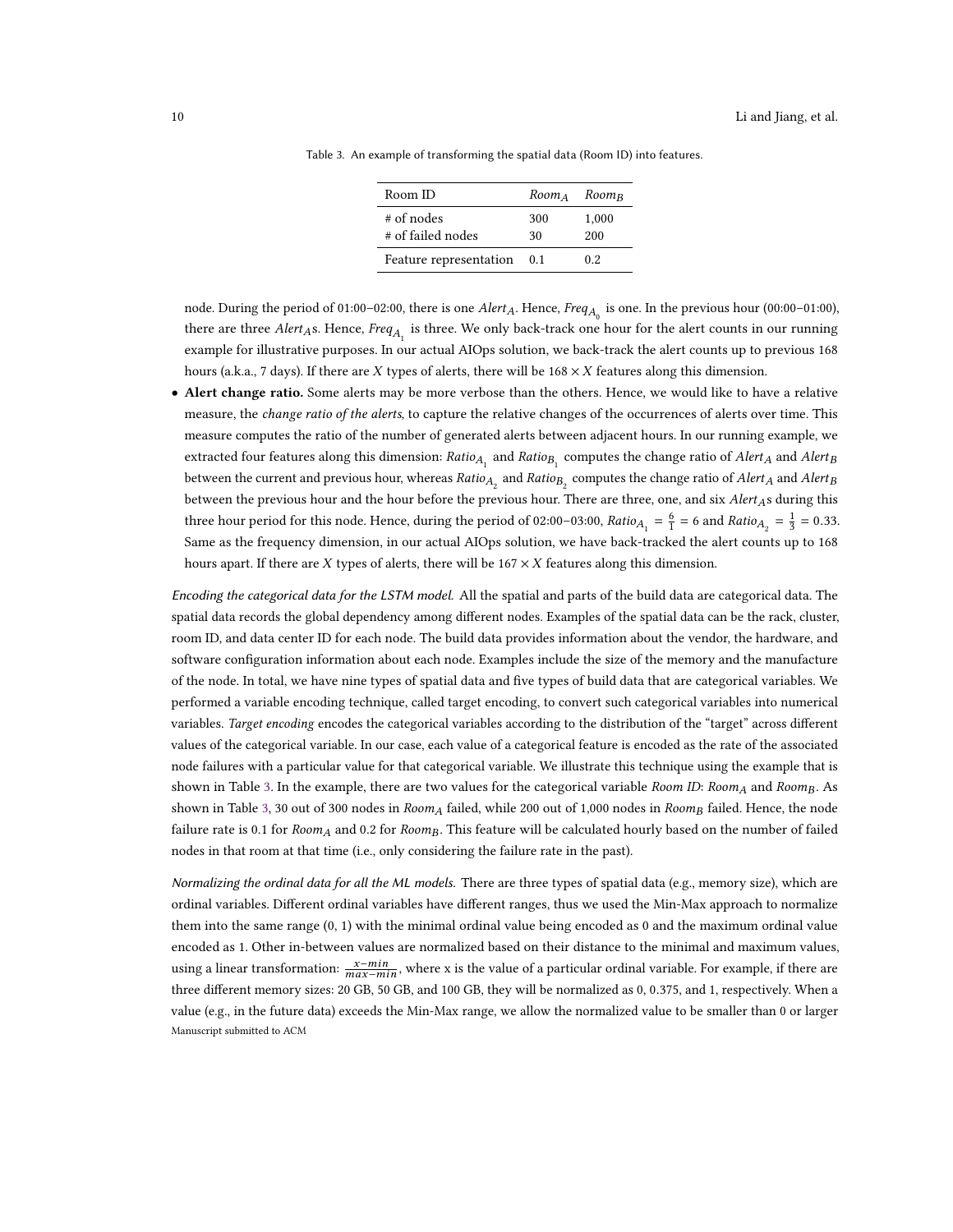than 1. As we describe in Section [7.1,](#page-13-0) our ML models should be re-trained periodically to avoid concept drift. Thus, the chance that value exceeds the Min-Max range is very small.

#### <span id="page-10-0"></span>6 MODEL TRAINING

This section explains our various modeling decisions during the model training phase. We experimented with three ML algorithms in our AIOps solution: LSTM [\[18\]](#page-22-21), MING [\[24\]](#page-22-10), and random forest [\[5\]](#page-21-10). In order to conduct a fair comparison, all three ML algorithms leverage all three types of data (i.e., alert data, spatial data, and build data) as features, using the feature engineering techniques described in Section [5.](#page-7-0) We also proposed baseline models to understand the relative performance of the used ML algorithms. Below, we explain our chosen ML algorithms and our rationale for choosing them in our study.

- Baseline models. We design our baseline models based on the existence of each type of alert. For each type of alert, we build a baseline model that predicts a node failure if and only if there exists such type of alert. Our baseline models are derived from domain experts' experience of using the existence of certain alerts to identify potential node failures. The domain experts consider the existence of five types of alerts to predict node failures. We build baseline models for all five types of alerts: one baseline model for each type of alert.
- LSTM is a deep neural network-based ML algorithm commonly used for predicting time-series data [\[18\]](#page-22-21). We choose LSTM as it is natural to model the problem of predicting node failures using the temporal features (i.e., time-series features). For a fair comparison, we also included the spatial and build features by binding them with the temporal features in this paper. Among different variants of LSTM, we used the bi-directional version, as it is reported to yield the best performance in this context [\[17\]](#page-21-11).
- Random forest is an ensemble-based classification algorithm [\[5\]](#page-21-10). Compared to the LSTM, which is considered as a black-box, the random forest is interpretable. An ML model is interpretable if we can understand its decision process and study the relative importance of features. The interpretability of ML models has already been used in prior research to understand phenomena (e.g., fault proneness [\[6\]](#page-21-12)) or to improve processes (e.g., code review [\[37\]](#page-22-22)). We choose the random forest algorithm because it's interpretable [\[39\]](#page-22-23) and usually achieves the best performance among other traditional classifiers [\[15\]](#page-21-13).
- MING [\[24\]](#page-22-10) is a hybrid approach, which combines LSTM and random forest. Inside MING, there are two ML models: an LSTM model, which learns from the temporal features, and a random forest model, which learns from the spatial features. During prediction, MING combines the intermediate results from the internal LSTM and the random forest model using a Learning to Rank (LTR) model [\[26\]](#page-22-24) and outputs one unified prediction outcome. We choose MING because it is the state-of-the-art approach for predicting node failures. Recent work reports that when predicting node failures inside the Microsoft Azure cloud, the ML models trained using the MING approach outperform the LSTM and the random forest-based models [\[24\]](#page-22-10). In this work, we replicate MING by learning an internal LSTM model using the temporal features and learning an internal random forest model using the spatial and build features (the build features are newly added in our study).

There are two major challenges in this phase: (1) data skewness: for a highly reliable system like SystemX, the chance that a node fails in the near future is extremely small. This poses challenges for building effective models; and (2) hyperparameter tuning: ML algorithms have many configuration parameters that can impact the performance of the ML models. It is challenging to effectively locate an optimal configuration setting within a limited amount of time.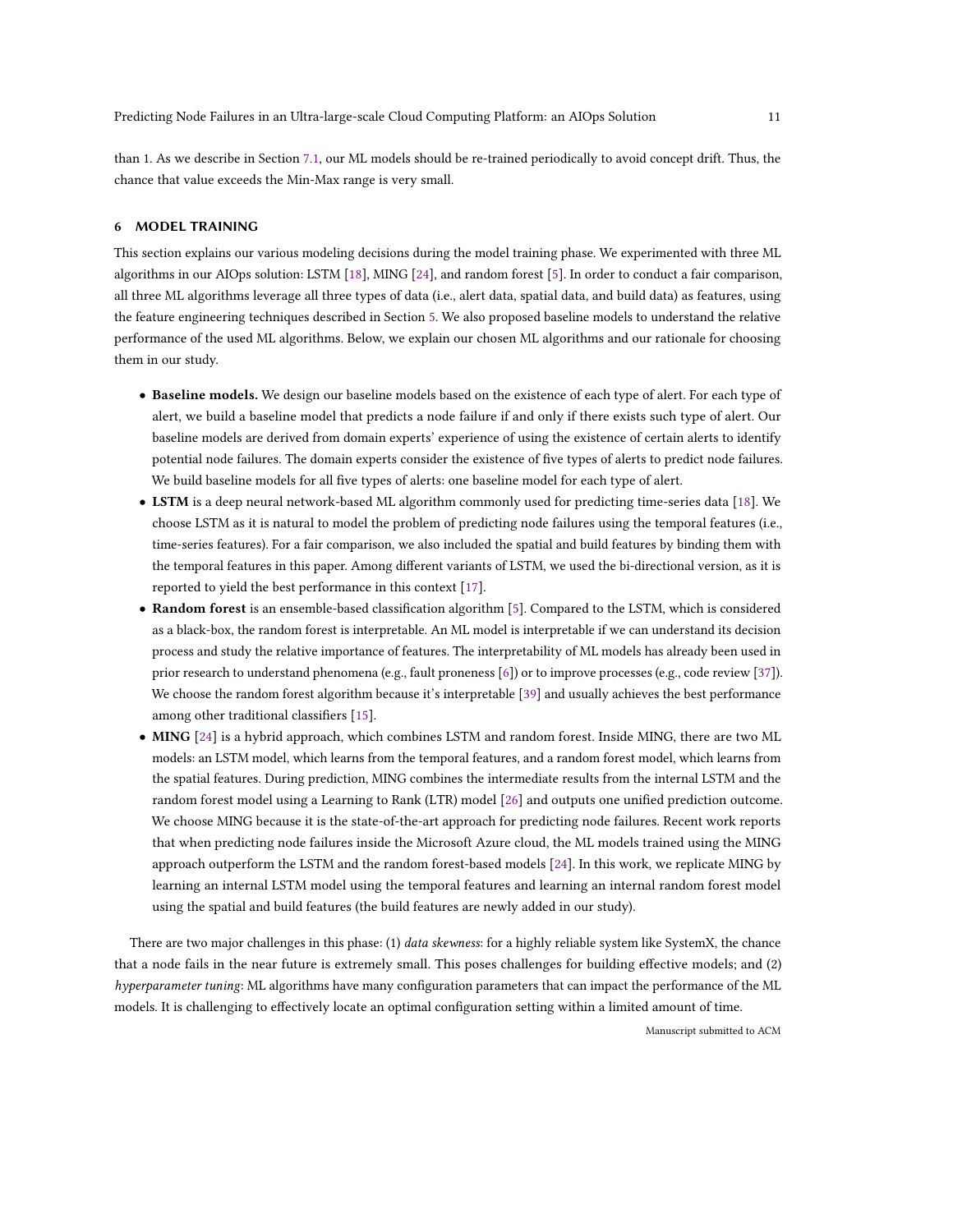<span id="page-11-0"></span>

Fig. 4. An example for different data sampling techniques.

#### [C02] Dealing with the Challenge of Data Skewness

The failed and normal nodes are very imbalanced in our dataset. Even for the failed nodes, the healthy time period is much longer than the failing period, i.e., a node is always healthy before it fails. In other words, our dataset is highly skewed, which poses challenges for building models that can effectively predict node failures.

Traditionally, data re-balancing (e.g., oversampling or undersampling) approaches are used to deal with data skewness. Oversampling adds random repetitions of the minority data points while under-sampling randomly removes the majority data points. However, prior works [\[38,](#page-22-16) [39\]](#page-22-23) note that neither sampling techniques increases the performance of classification models in terms of AUC (Area Under the Curve). In this work, we proposed a novel oversampling technique to not only select representative data points from both the failed and the normal nodes, but also significantly enrich the training samples related to node failures. We also implemented another data sampling technique, called gapped sampling, as it was previously proposed and used in a similar problem context (a.k.a., node failure prediction [\[24\]](#page-22-10)). We intend to compare the resulting model performance with these two sampling techniques. We will illustrate both data sampling techniques using a running example in Figure [4\(](#page-11-0)a) which shows all the data points (a.k.a., hourly periods containing alerts) for the normal and the failed node. A red arrow indicates the time of a node failure. We only apply the data sampling techniques to the training data.

Selecting the early failure indicators for node failures. The gapped sampling technique was originally introduced in [\[24\]](#page-22-10) for selecting data points for both the failed and normal nodes in the Azure cloud. The idea behind the gap sampling technique is to select data points that closely resemble early indicators of node failures. As shown in Figure [4\(](#page-11-0)b), Manuscript submitted to ACM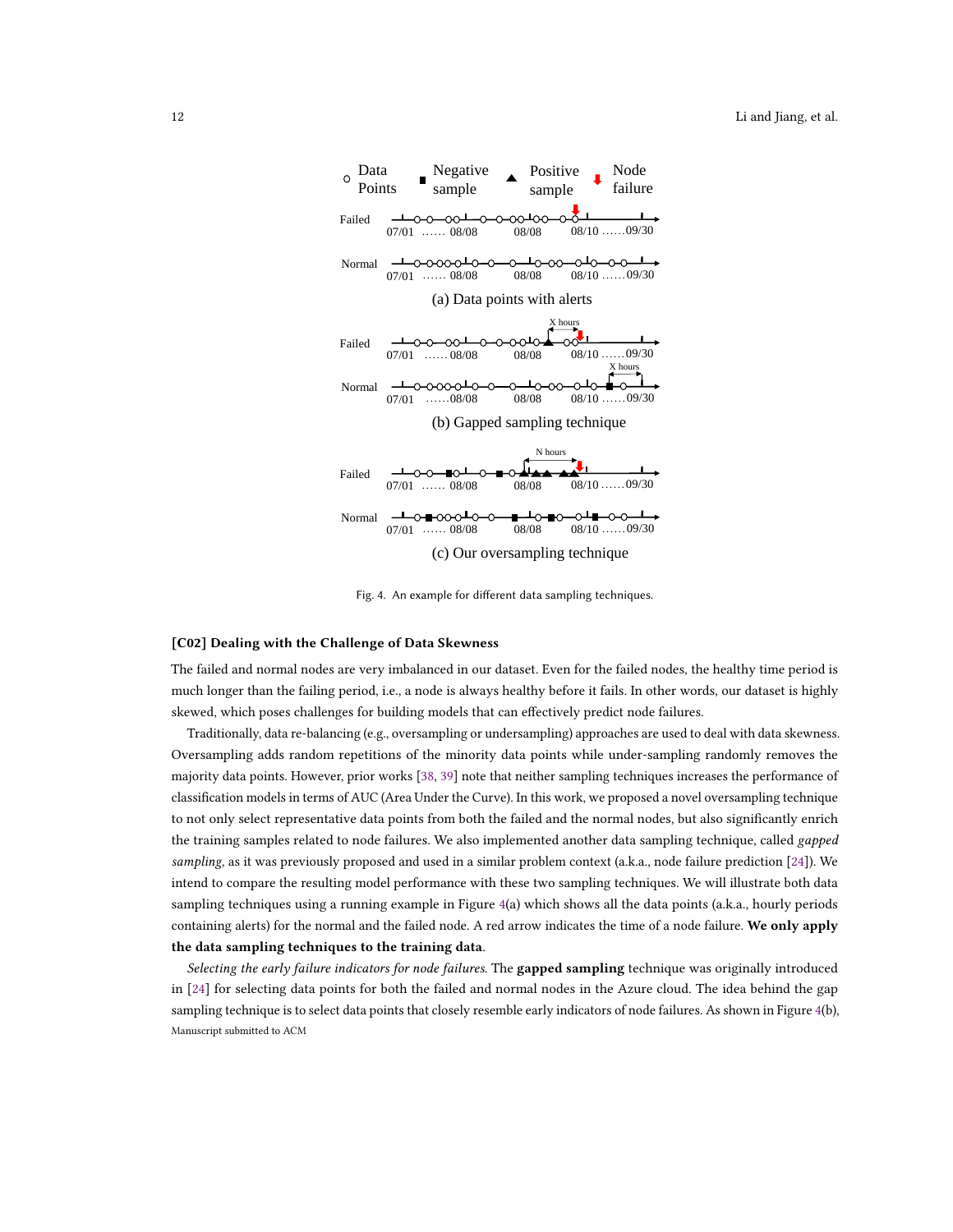for each failed node, one positive sample (i.e., indicated by a solid triangle) is selected X hours before the node failure occurs. For each normal node, one negative sample (indicated by a solid square) is selected X hours before the end of our training period.

Capturing a complete picture for both the normal and failure nodes. We propose a novel oversampling technique that enriches data by capturing both the failing and normal behavior for the eventually failed nodes, as well as the behavior of normal nodes. Section [3](#page-4-0) shows that alerts can be generated at any time before the failure of a node. Furthermore, different types of alerts may be generated at different data points. Only selecting one data point (as is done in the gapped sampling technique) might miss the early indicators for the failure of a node. Compared to the gapped sampling technique, our *oversampling* technique selects more positive samples from the failed nodes, which helps us better capture the failure symptoms. In addition, our technique selects more data points from the normal nodes, as normal nodes can also generate alerts. For each failed node, we consider an N-hour time window right before the time when the failure occurs. All the data points within this window are labeled as positive examples. In addition, for each failed node, one data point (i.e., a negative sample) is randomly selected every day (except for the N-hour window before the time of the failure). For each normal node, one data point (i.e., a negative sample) is randomly selected every day. Figure [4\(](#page-11-0)c) illustrates the sampling results of our running example using our *oversampling* technique. In addition to the five positive samples, additional negative samples are also randomly selected outside the N-hour time window for the failed node.

We evaluated the performance of the three ML algorithms under the two different data sampling techniques. Each data sampling technique has one configuration: the gapped size  $X$  in the *gapped sampling* technique and the window size N in our oversampling technique. As described in Section [7.2,](#page-13-1) while training ML models, we also tuned these two configuration options.

### [C03] Dealing with the Challenge of Hyperparameter Tuning

Deep neural network-based models like LSTM and MING contain many configuration parameters, which are collectively called hyperparameters. Studies [\[33,](#page-22-25) [43\]](#page-22-19) show that the performance of these models can vary significantly based on the choice of the configuration parameters. We used a random search to tune the hyperparameters for LSTM, as prior work [\[4\]](#page-21-14) shows that random search is more efficient in locating optimal hyperparameter settings than grid search in the hyperparameter space. As the optimal configurations may not be the same across different contexts, we performed this hyperparameter tuning process for LSTM under each data sampling technique. Since MING also uses LSTM, the same tuning process is performed. Different from the LSTM/MING-based models, the performance of the random forest-based models is generally stable across different configuration settings [\[40\]](#page-22-17). We just used the default configuration setting for the random forest-based models.

#### <span id="page-12-0"></span>7 MODEL EVALUATION

One of the major challenges we faced in the model evaluation phase is how to evaluate the performance of ML models in a production-like context. We first discuss how we dealt with this challenge. Then we describe the experiments that we conducted (Section [7.1\)](#page-13-0) and present the results of our evaluation (Section [7.2\)](#page-13-1).

#### [C04] Dealing with the Challenge of in-Context Evaluation

In order to evaluate the ML models in a production-like setting, we developed a new evaluation technique. There are two main differences compared to the conventional evaluation techniques for ML models: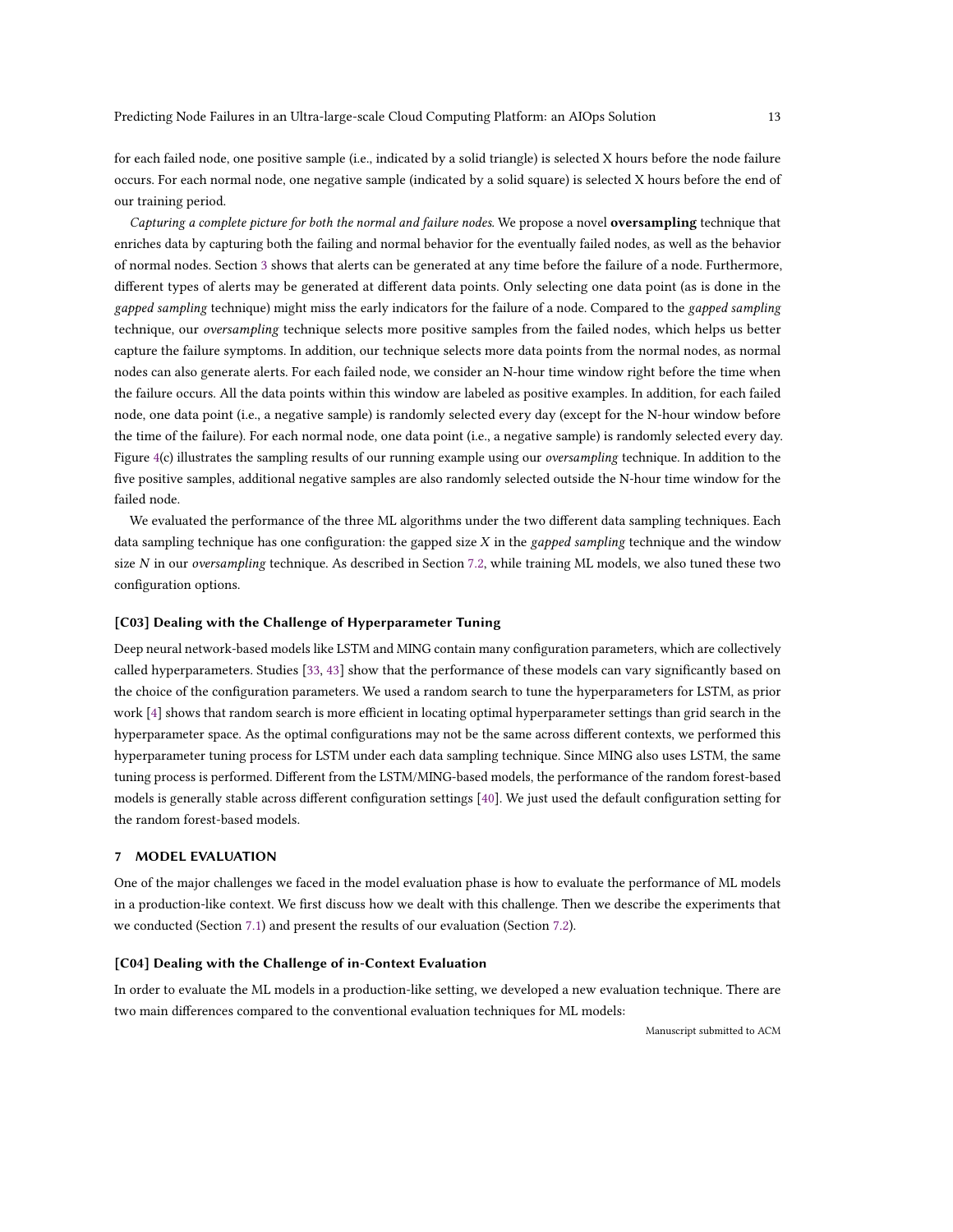(1) Evaluating the prediction for each node: We evaluated the prediction performance for each node instead of individual prediction results. For each node and each hourly period containing alert(s), a prediction is made. Such individual predictions are considered together to evaluate the effectiveness of the predictions for a node, i.e., whether the predictions help DevOps engineers spot the failure of the node. If DevOps engineers took the advice from our AIOps solution, they would decommission a node whenever this node is predicted to be failing. There should not be any subsequent predictions when a node is taken offline. Hence, if a node is predicted to be failing at a particular time instance, we will not evaluate its predictions afterward even though this node may actually be healthy and generating alerts subsequently. (2) Just-in-time prediction: The prediction of node failures should be made "just-in-time". On the one hand, predicting a node failure prematurely (e.g., several weeks ahead) would lead to financial losses for the company, as currently-healthy nodes will be mistakenly replaced with newly purchased ones. On the other hand, late predictions (e.g., ten seconds before the node failure) would be of no value, as DevOps engineers would not have time to react and perform mitigation actions. To cope with this requirement, we introduced a prediction time window. A node failure prediction will not be useful unless such a prediction is made within this time window. After consulting with the DevOps engineers at Alibaba, the desirable prediction window is between 2 and 72 hours, which is a good balance between the cost of predicting node failures too early and the effectiveness of our approach to predict node failures in advance. However, the prediction window may need to be adjusted for a different industrial setting.

#### <span id="page-13-0"></span>7.1 Experiments

We experimented with our AIOps pipeline using the data collected from tens of thousands of nodes of SystemX's deployment during a period of six months (2018-07-01–2018-12-31). Our AIOps solution needs to be used continuously when it is deployed in production. Since cloud computing platforms are constantly evolving due to changes like user workload, feature updates, and hardware/software upgrades [\[14\]](#page-21-15), the causes of node failures will likely change over time as well. ML models should be re-trained periodically to avoid concept drift. The production team plans to re-train the ML models every month. Hence, to simulate this context, we conducted three experiments, which evaluate the ML models under three consecutive evaluation months: October, November, and December, 2018. For each experiment, we used all the available data before the evaluation period as training data. For example, to evaluate the ML models under the month of October, we used all the monitoring data between July 1, 2018 and September 30, 2018.

#### <span id="page-13-1"></span>7.2 Evaluation Results

For each of the three experiments, we trained the three ML algorithms under the two different data sampling techniques. For the LSTM and MING-based models, we performed hyperparameter tuning to select the optimal configuration parameters. In addition, we experimented with various gap sizes (X) and window sizes (N) in the two data sampling techniques (we provide the results for different gap sizes and window sizes in Section [8\)](#page-15-0). We calculated the AUC to measure the performance of these ML models under different settings. AUC is insensitive to a classification threshold and it provides a good performance measure when the distribution of the predicted classes (e.g., failed nodes and normal nodes) is imbalanced [\[22\]](#page-22-26). Due to Non-Disclosure Agreement (NDA), we cannot report the detailed results for other performance measures (e.g., precision and recall). However, other performance measures yield similar trends as the AUC. For a particular ML model (ML algorithm + data sampling technique), we selected the ML model configuration with the best performance. In addition, we also kept track of the time taken to train and test the ML models.

Our oversampling technique performs better than the gapped sampling technique. Figure [5](#page-14-0) shows the average AUC measures of the resulting ML models across three different models. All three ML models perform better under Manuscript submitted to ACM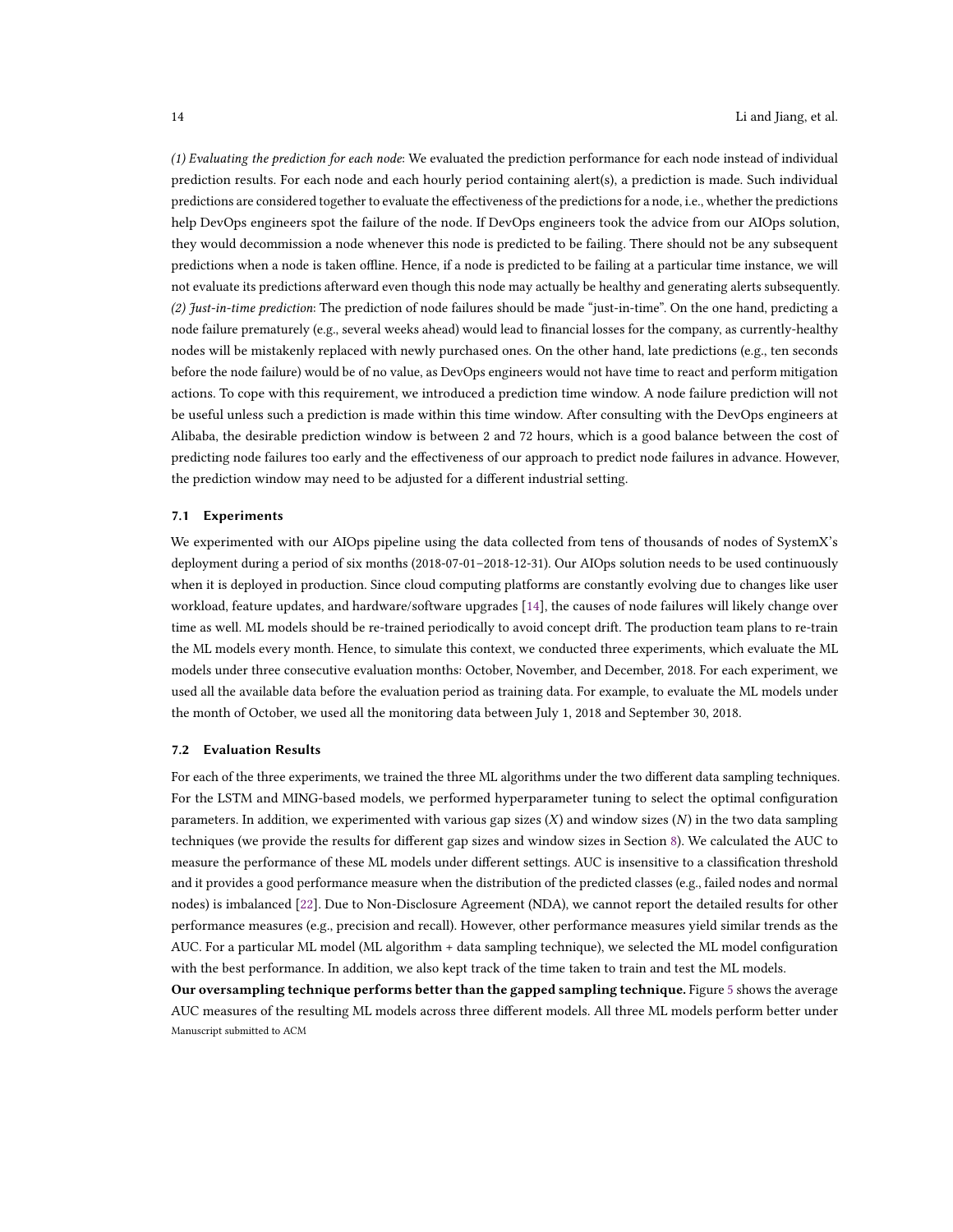<span id="page-14-0"></span>

Gapped sampling technique Our oversampling technique

Fig. 5. The AUC measures for the different ML models. The dotted line shows the best performance of the baseline models that predict node failures based on the existence of each alert type.

our oversampling technique, with an AUC improvement of 3% to 10%. Compared to the gapped sampling technique, our oversampling technique enriches the training data related to node failures, thereby achieving better performance. Besides, all the models achieve better AUC than the best baseline model that simply predicts node failures based on the existence of each type of alert (our baseline models achieve an AUC of 0.50 to 0.70, compared to the AUC of 0.82 to 0.92 for the evaluated models).

Random forest combined with our oversampling technique is the best solution in terms of prediction performance. Among all the ML models, the ML models that are trained using random forest using our oversampling technique perform the best, whereas the ML models that are trained using MING or LSTM under the gapped sampling technique are the worst. The ML model trained using random forest under our oversampling technique achieves a 12% higher AUC than MING under the gapped sampling technique (i.e., the solution in [\[24\]](#page-22-10)).

Random forest-based models are our best solution in terms of computational cost. When comparing different ML models (see Table [4\)](#page-15-1), the training and the testing process of random forest-based models is much faster than its deep-learning counterpart. For example, under our oversampling technique, the training process of random forest is 33 times faster than MING and 72 times faster than LSTM, without considering the time taken for hyperparameter tuning. When comparing the testing process, the random forest-based model under the same oversampling technique is 75 and 146 times faster than MING and LSTM, respectively. Note that for LSTM/MING-based ML models, hyperparameter tuning is required. Hence, multiple training processes under different configurations need to be performed. The training process for MING/LSTM-based models will be much longer (e.g., hundreds or thousands of times longer). As the models need to be re-trained periodically in a real-production environment, using a random forest model can effectively reduce the computational cost. Therefore, among all the ML models, we chose a random forest model under our oversampling technique as our final AIOps solution.

Temporal features are most influential to the model performance. Table [5](#page-15-2) shows the performance of the random forest model (under our oversampling approach), using all but excluding each type of feature. The performance of Manuscript submitted to ACM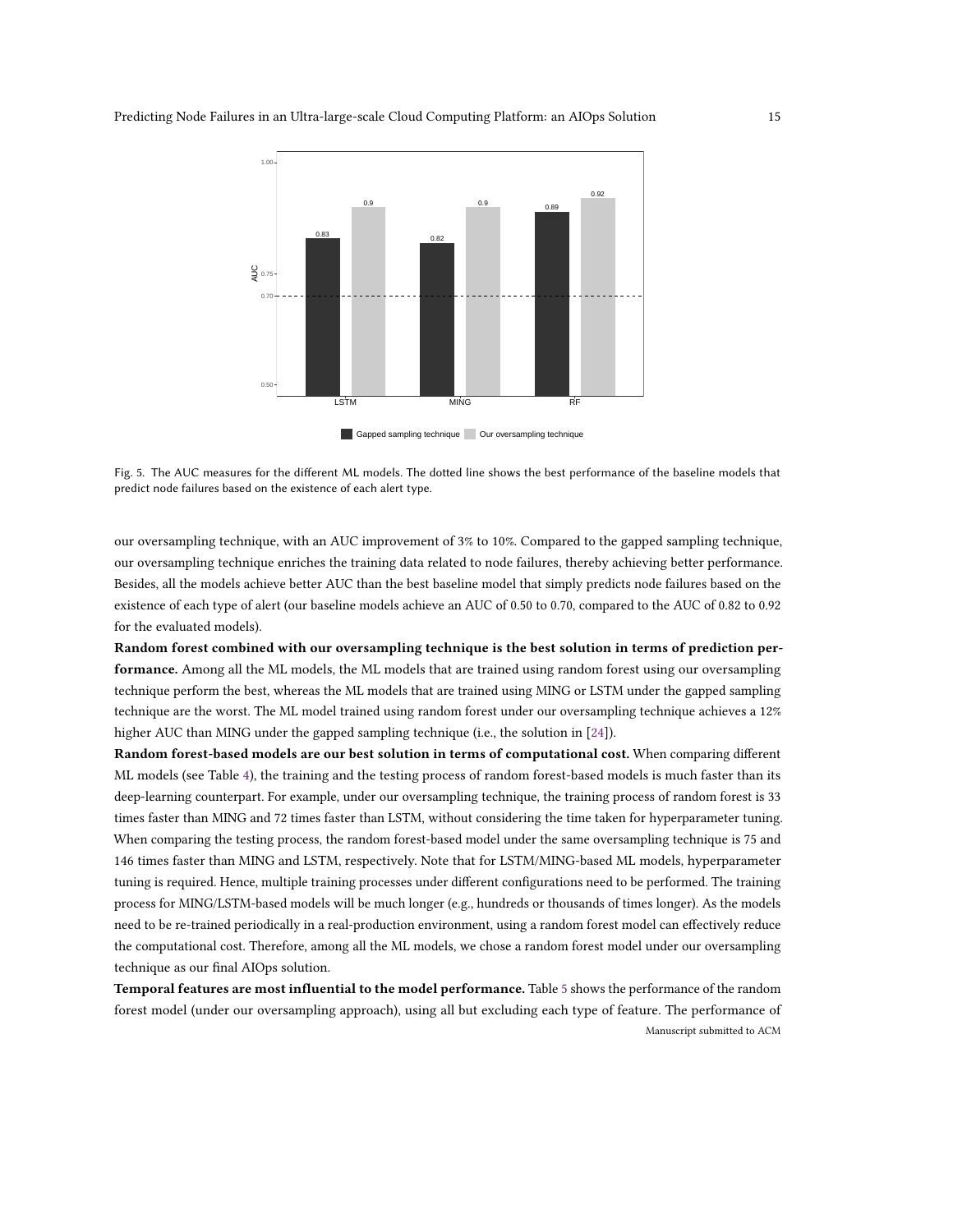|                | <b>MING</b> |       | <b>LSTM</b>                                                 |       | <b>RF</b> |    |
|----------------|-------------|-------|-------------------------------------------------------------|-------|-----------|----|
|                |             |       | Oversampling Gapped Oversampling Gapped Oversampling Gapped |       |           |    |
| Training (sec) | 3.159       | 1.202 | 6.875                                                       | 1.358 | 94        | 40 |
| Testing (sec)  | 151         | 208   | 293                                                         | 349   |           |    |

<span id="page-15-1"></span>Table 4. Training and testing time of different modeling approaches. All the experiments were conducted on a public cloud with a provision of 16 Intel Skylake (2.399 GHz) CPU cores and 177 GB memory.

<span id="page-15-2"></span>Table 5. Performance (AUC) of the random forest model under our oversampling approach, excluding each type of feature.

| All      | Excluding         | Excluding        | Excluding      |
|----------|-------------------|------------------|----------------|
| features | temporal features | spatial features | build features |
| 0.92     | 0.60              | 0.89             | 0.89           |

the model is slightly impacted (i.e., with an AUC decrease of 3%) when the spatial features or the build features are excluded. In comparison, the performance of the model is significantly impacted (i.e., with an AUC decrease of 35%) when the temporal features are excluded.

#### : Summary of Evaluation Results

The ML models perform better under our newly proposed oversampling technique than the gapped sampling technique. When comparing different ML models under the same sampling techniques, models trained using random forest are more efficient and more accurate than the deep learning-based models (LSTM and MING). Hence, we decided to use a random forest model combined with our oversampling technique as our AIOps solution.

#### <span id="page-15-0"></span>8 DISCUSSION & LESSONS LEARNED

In this section, we present the learned lessons during the process of building, evaluating, and deploying our AIOps solution. We structure this discussion along the five criteria for the successful adoption of AIOps solutions.

Trustability. Experiments show that our AIOps solution outperforms the prior state-of-the-art AIOps solution [\[24\]](#page-22-10) when predicting node failures in SystemX. Instead of processing tens of terabytes of the raw monitoring data, our solution leverages the existing domain expertise embedded in the alerts. DevOps engineers work with alerts every day and are constantly modifying the rules which generate these alerts. Our solution can easily incorporate changes in the alerts (e.g., the addition of new types of alerts or updating existing alerts) and integrates nicely with DevOps engineers' daily workflow. DevOps engineers from SystemX trust their field-tested alerts and in turn trust our solution and use it daily.

Interpretability. LSTM and MING-based models are black-box ML models, as they cannot explain the decision processes behind their predictions. Our AIOps solution is a random forest-based model, which is interpretable. We opened up the trained models and studied the importance scores of the various features that contributed to the prediction output. We leveraged such information to help us better understand and improve the monitoring infrastructure and software.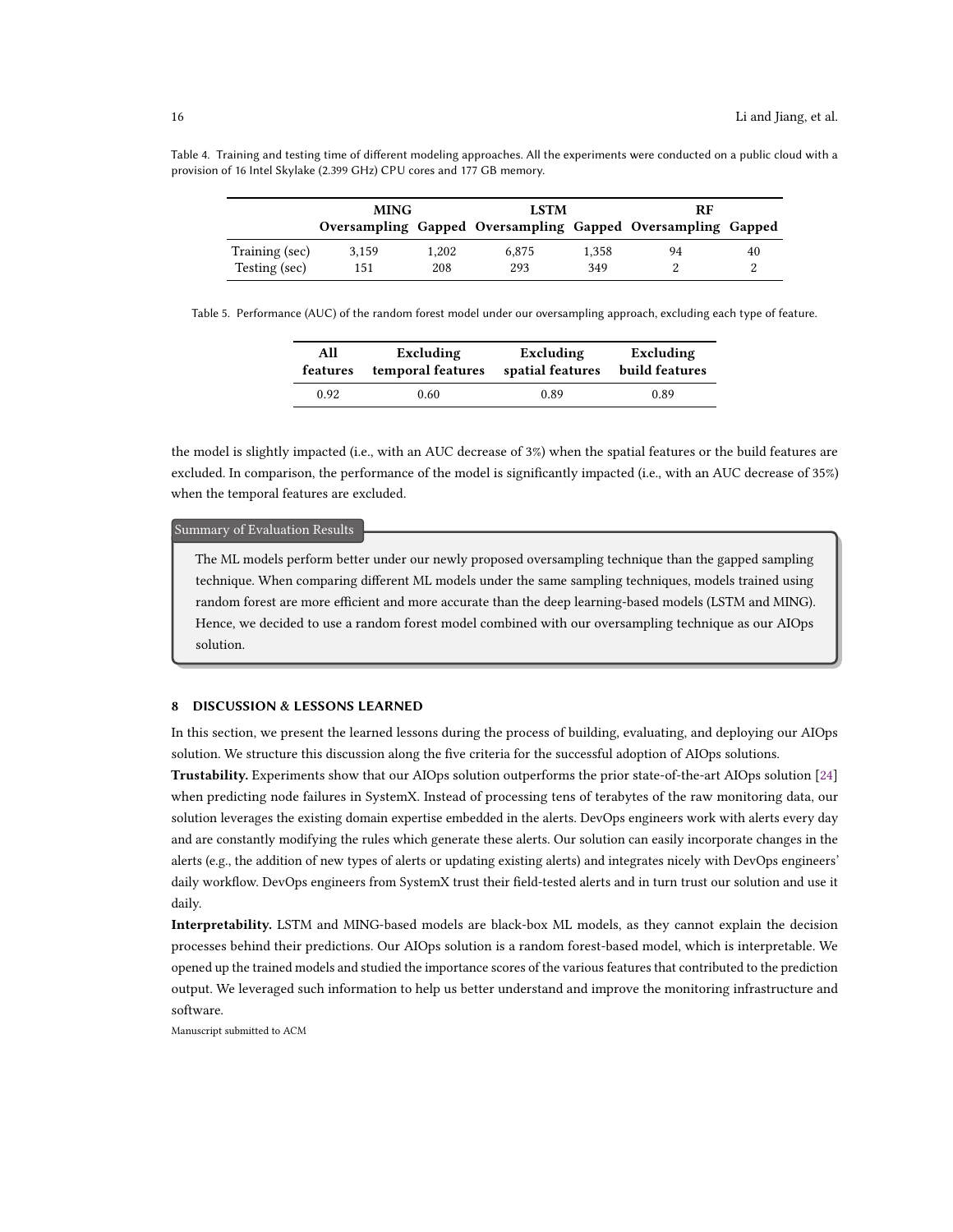<span id="page-16-0"></span>

Fig. 6. The distribution of the feature importance scores in the random forest-based model with our oversampling approach. The features are grouped into statistically heterogeneous groups using the Scott-Knott ESD test.

Since the ML models are re-trained every month, the importance scores for each feature may vary over time. To address this issue, we aggregated the importance scores for each feature across different models trained from different time periods. For each of the three experiments described in Section [7.1,](#page-13-0) we first applied the bootstrap sampling technique on our training set. Then we built a random forest-based model and extracted the feature importance score for each feature. We repeated this process ten times. We aggregated these feature importance scores across different models and ranked them with the Scott-Knott Effect Size Difference (ESD) test [\[41\]](#page-22-27). Scott-Knott ESD test measures the magnitude of the differences between two measurements (feature importance scores in our case) and leverages a hierarchical clustering to partition the measurements into statistically distinct groups with a non-negligible difference. Then, we studied the top 15 most important groups of features. A model that is built using only the top 15 most important groups of features achieves an AUC that is only 2% lower than the full model. Figure [6](#page-16-0) visualizes the results of our Scott-Knott ESD test (showing the top 15 groups of features).

[Model Understanding]: The alert data plays the most important role when predicting node failures. 25 out of 29 (86%) features from the top 15 groups are alert-related. For example,  $Alert_A$  and  $Alert_B$  are two of the most important features. Both Alert<sub>A</sub> and Alert<sub>B</sub> are unrecoverable issues. Alert<sub>A</sub> is an error reported by the kernel, whereas Alert<sub>B</sub> is an error reported from the applications, which perform self-checks on nodes. However, not all alerts are important in our model. For example, none of the features related to Alert<sub>X</sub> appear in the top 15 groups, even though Alert<sub>X</sub> is a critical level alert. However, since it appears almost right before the node failure, it does not play an important role in our prediction models. The feature importance scores of the alert types are consistent with the performance of the baseline models that consider the corresponding alert types: the alert types that achieve a better baseline model (e.g., Alert<sub>A</sub> and  $A$ lert<sub>B</sub>) correspond to more important features in our model. Only one spatial feature (cluster name) and three build features (standard model ID, CPU count, and manufacturer) are important. Compared to the alert-related features, they are ranked considerably lower. After discussing with the DevOps engineers, we found that these features are related to some particular types of physical machines in certain clusters.

[Process Improvement]: Selective streaming of the monitoring data. The monitoring data from the individual nodes are currently aggregated and streamed to a central repository every hour. As SystemX is constantly growing with more nodes being added regularly, the monitoring infrastructure may be overwhelmed with the increasing amount of the data. Based on the above results, a more fine-grained data aggregation and streaming process can be used to alleviate Manuscript submitted to ACM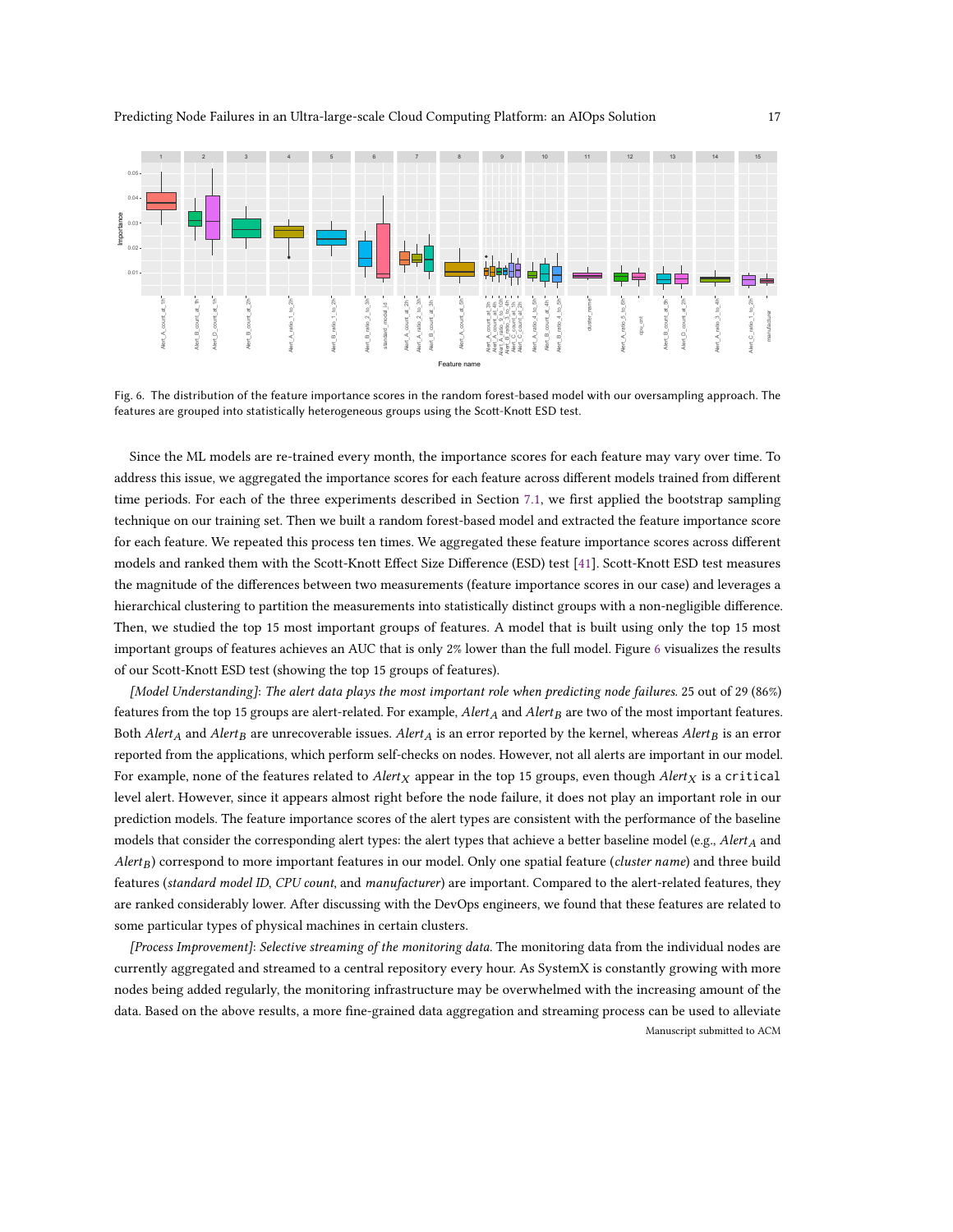such pressure. First, the alerts, which process the data from the monitoring probes and the health-checking applications, seem to sufficiently capture the early warning signs of node failures. Hence the recorded data from the monitoring probes and the health-checking applications can be streamed over larger time intervals (e.g., every two hours) to ensure the scalability of the monitoring infrastructure. Besides, the monitoring data related to the unimportant alerts can be collected less frequently than the monitoring data related to the important alerts. Furthermore, for those particular types of machines located in certain clusters, which are shown to be more failure-prone than the others, smaller time intervals (e.g., every 15 minutes) might be needed to better monitor and ensure the QoS for these nodes.

Maintainability. All the modeling process (feature engineering, model training, and model evaluation) described in our approach can be automated, once the AIOps solution is deployed in the field. However, one of the major issues related to the maintainability of the ML models is related to configuration tuning [\[36\]](#page-22-8). Since the ML model needs to be retrained every month, having a robust (a.k.a., insensitive to various configuration settings) ML algorithm is crucial to the maintainability of the AIOps solution.

As explained in Section [6,](#page-10-0) we experimented with various hyperparameter settings for the LSTM and the MINGbased models and found that the performance of these models can vary significantly based on the choice of the hyperparameters. Furthermore, the optimal hyperparameter settings vary depending on the training dataset and the choice of the oversampling techniques. Currently, we use a random search for hyperparameter tuning, as it is more efficient than the widely used grid search in locating the optimal hyperparameter settings [\[4\]](#page-21-14). This process is very time consuming and requires ML expertise. Random forest-based models, on the other hand, are considerably less sensitive to hyperparameter settings [\[40\]](#page-22-17).

Scalability. Our AIOps solution is already adopted and used in practice to analyze alert data in SystemX. As shown in Section [7.2,](#page-13-1) compared to LSTM/MING-based models, random forest-based models are much faster during the training and the prediction process. Feature engineering is another resource-consuming phase, as it takes a while to encode the alerts into temporal features. One way to reduce the timing of this phase is to reduce the number of temporal features that need to be encoded. For example, we back-tracked the alert counts up to the previous 168 hours (7 days). However, after checking the top important features in our built random forest models, we observed that all the important alert-related features are between 1 to 10 hours before the failure. We subsequently built a random forest model using only the important features appeared in the top 15 groups. The performance of this new model is only slightly (i.e., 2%) lower than the original one. This gives us a good idea in terms of further improving the efficiency of our initial AIOps solution.

In-context Evaluation. Traditionally, the performance of ML models is evaluated based on the correctness of individual predictions on the testing datasets. However, after iterations of discussions with the DevOps engineers, we realized that such evaluation techniques would overestimate the performance of a model in the actual production context. For example, predicting a node failure multiple times (i.e., in different individual predictions) or predicting node failures without a time window will likely overestimate the performance. Therefore, we developed a context-aware evaluation technique, which calculates the aggregated prediction performance for each node, in a "just-in-time" manner. Using the traditional evaluation technique, the performance measures (e.g., AUC) would have been overestimated by up to 20%.

Difficult to transfer AIOps solutions to a different context. The monitoring infrastructure is highly system and companydependent. Therefore, AIOps solutions may not be easily transferable to other systems. For example, Lin et al. [\[24\]](#page-22-10) proposed the MING approach to predict node failures in the Microsoft Azure cloud. Their AIOps solution works nicely in that context, but performed poorly in ours. This is mainly due to the differences in the monitoring infrastructure, the availability of the monitoring dataset, and the problem context. First, the monitoring infrastructures and the types of Manuscript submitted to ACM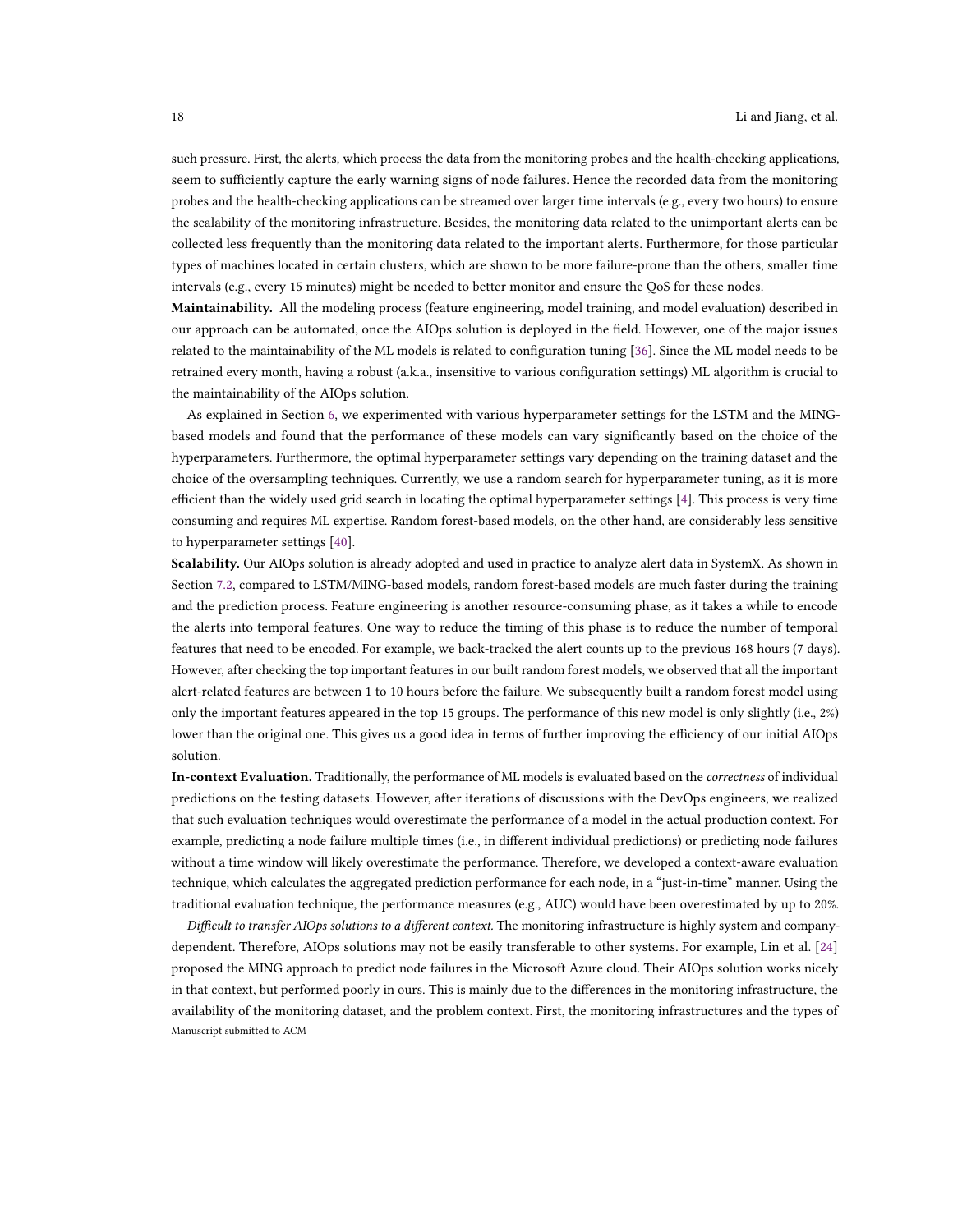<span id="page-18-0"></span>



Fig. 7. The AUC measures for the random forest-based models with different sampling configurations.

available monitoring data are different. MING uses the raw system resource usage data (e.g., CPU, memory, and disk) in their prediction model, whereas we use alerts which already processed such data based on domain knowledge and experience from previously reported issues. Second, the problem context is not completely the same. Although both problems are about predicting node failures, their AIOps solution makes predictions in a fixed time interval. In our case, however, a prediction for a node is only made when there are new alerts generated for that particular node, as DevOps engineers need to know whether they need to react to a particular alert or not.

Impact of different window and gap sizes in the sampling approaches. One can configure the window size  $(N)$ and gap size (X) in our oversampling technique and the gapped sampling approach, respectively. Figures [7,](#page-18-0) [8,](#page-19-1) and [9](#page-19-2) show the performance of the ML models using different window sizes in our oversampling approaches and different gap sizes in the gapped sampling approaches. Figures [7,](#page-18-0) [8,](#page-19-1) and [9](#page-19-2) show that, for all three types of ML models, our oversampling technique always achieves better results than the gapped sampling approach under different configurations of the window and gap sizes. Besides, our oversampling approach is less sensitive to the window size than the gapped sampling approach is to the gap size. For example, for the random forest model under our oversampling technique, the AUC keeps stable at 0.91 and 0.92 for all the experimented window sizes (i.e., 2 to 48 hours). In comparison, for the random forest model under the gapped sampling technique, the AUC varies from 0.81 to 0.89 under different gap sizes (i.e., 2 to 48 hours). As our oversampling technique captures the complete picture before node failures, it outperforms the gapped sampling approach that only captures partial early indicators of node failures.

Why our solution fails to predict node failures in some cases. As discussed in Section [3,](#page-4-0) alerts happen not only on failed nodes but also on healthy nodes. In some cases, some failed nodes exhibit similar patterns of alerts as normal nodes, which causes it extremely difficult to distinguish such failed nodes from healthy nodes. Besides, we use a time-based evaluation that trains models on earlier data (e.g., the first three month data) and evaluate models on later data (e.g., the fourth-month data). As the hardware, software, and the environment is constantly evolving, the relationship between node failures and the explanatory features can be different between the model training time and the model evaluation time. For example, the types and volumes of alerts may evolve with the changing hardware and software. There are also cases where node failures cannot be captured by existing alerts. DevOps engineers hence need to add new types of alerts to better capture and warn such failures. In addition, the quality of the labels of node failures Manuscript submitted to ACM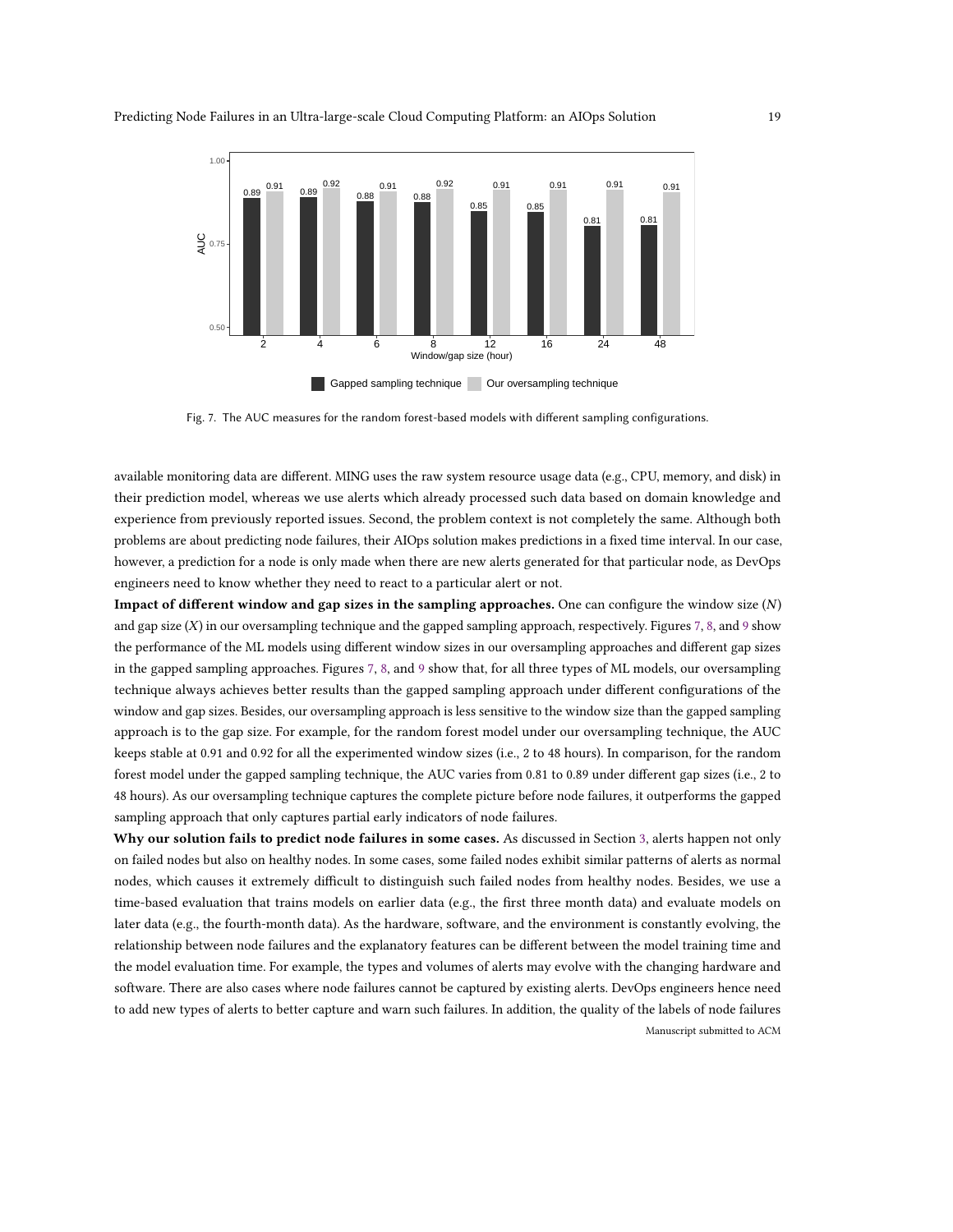<span id="page-19-1"></span>

Gapped sampling technique Our oversampling technique

Fig. 8. The AUC measures for the LSTM-based models with different sampling configurations.

<span id="page-19-2"></span>

Fig. 9. The AUC measures for the MING-based models with different sampling configurations.

and the collected feature data can also impact the accuracy of our node failure predictions. For example, the volume of alerts may not be measured accurately when monitoring tool failures happen occasionally.

### <span id="page-19-0"></span>9 THREATS TO VALIDITY

## 9.1 External Validity

We demonstrated that other AIOps solutions (e.g., MING [\[24\]](#page-22-10), which we replicated in our study) are not directly transferable to our context, as different systems have different monitoring infrastructures. The problem context could be different as well. Various aspects (e.g., feature engineering, data sampling, and evaluation techniques) of the ML models should be tailored towards the particular problem context. However, the experience and the lessons that we learned during this process are useful to other researchers and practitioners, when they develop their own AIOps solutions, especially when they are interested in ensuring successful adoption of their AIOps solutions in practice. Manuscript submitted to ACM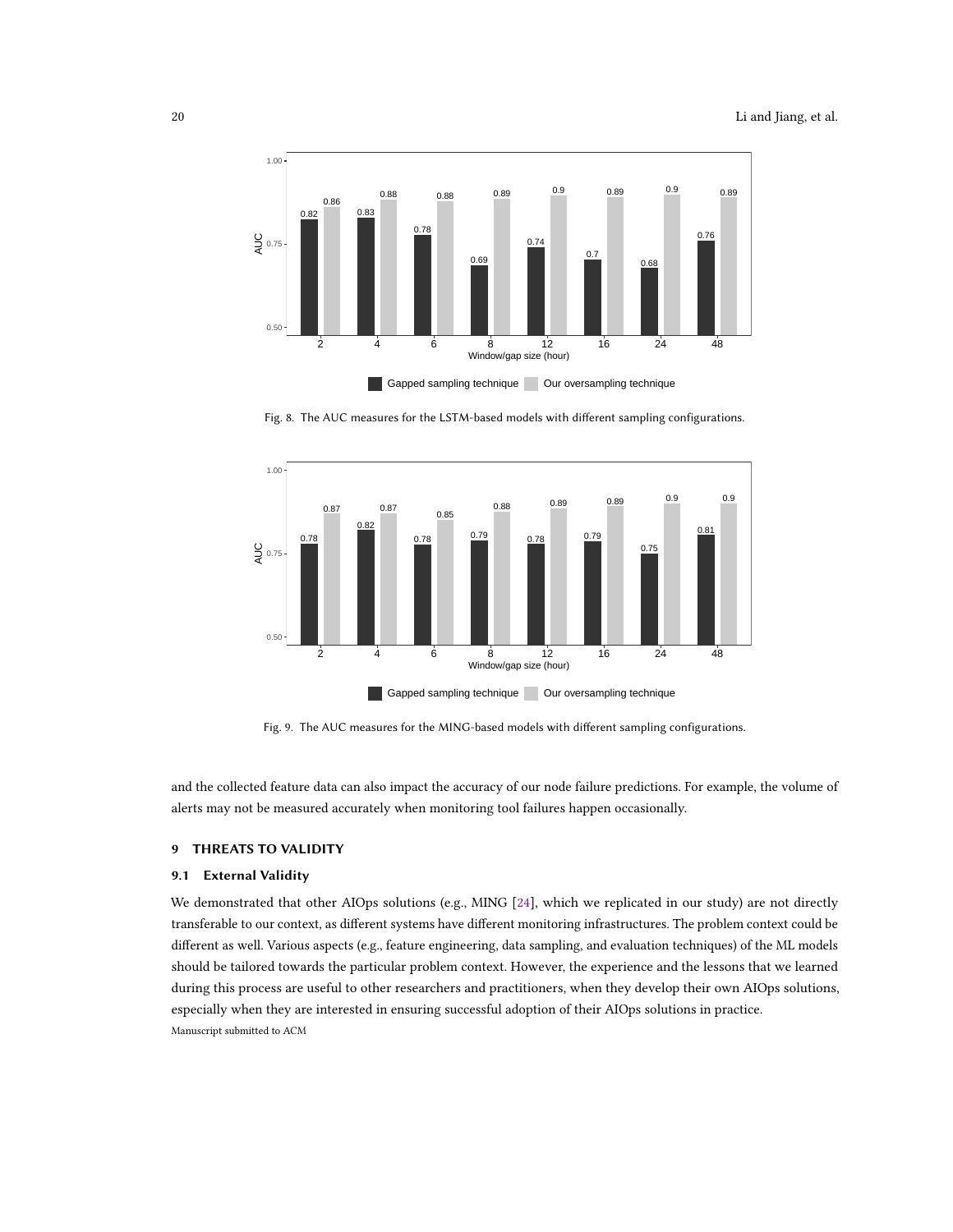We showed that random forest-based models combining with innovative data sampling techniques outperforms deep learning models in our context. This also matches the findings from recent study on comparing automated recommendation results [\[8\]](#page-21-16). This may be due to the scarcity of positive samples (i.e., node failures) in the training data. Deep learning models require large amount of training data in order to perform well. However, the node failure events, although they are very costly if they occur, are very rare in practice.

This work uses one ultra-large-scale cloud computing platform as the case study system, as it is difficult to get access to research resources of multiple such platforms. Hence, our approaches and findings may have limitations in generalizing to other cloud computing platforms, as the symptoms and causes of node failures might be different for another different cloud computing platform. For example, our approaches may not apply to cloud computing platforms that do not produce alerting signals ahead of the node failure time. In addition, our approach is highly dependent on the granularity of the alerts. For example, if certain types of alerts are generated all the time, they may not be useful for our approach. Nevertheless, other researchers and practitioners can learn from our general approaches and findings to craft their own AIOps solution under a different business scenario. The paper presented the results of evaluating our AIOps solution on the platform for a period of six months. In fact, our solution has been applied on SystemX on a daily basis to help DevOps engineers operate the ultra-large-scale cloud computing platform.

#### 9.2 Internal Validity

The performance of ML models is highly dependent on the various choices that are made during the modeling process. Therefore, we built a range of ML models with three ML algorithms (LSTM, MING, and random forest), two different data sampling (gapped vs. our oversampling) techniques, and configuration parameters (configuration parameters for the ML models and for the data sampling techniques). In our case study, the ML model built with random forest combined with our oversampling technique performs the best.

#### 9.3 Construct Validity

Instead of using the traditional evaluation techniques for ML models, we developed a new approach, which better reflects the usage context of our models in a real-production setting. Under our new evaluation technique, no further prediction results will be evaluated when a failure prediction is made for a node, as DevOps engineers would have already replaced this node with new ones. Furthermore, predicting a node failure outside the prediction window (2–72 hours based on business requirement) is not considered as a successful prediction in our problem context, as too-early predictions would waste company's money to replace healthy nodes, and too-late predictions leave little or no time for DevOps engineers to react.

In this work, we evaluated the performance of our AIOps solution in a production-like environment instead of a real-production environment. However, we used the data from a real-production environment and we simulated the scenarios when our solution had been applied in the real-production environment. Theoretically, our evaluation can equivalently measure the performance of our AIOps solution when applied in a real-production environment.

#### <span id="page-20-0"></span>10 CONCLUSIONS AND FUTURE WORK

This paper reports our process in building an AIOps solution for predicting node failures in an ultra-large-scale cloud computing platform. We experimented with three ML algorithms (LSTM, MING, and random forest) under two data sampling (gapped vs. our oversampling) techniques. We evaluated the performance of the resulting ML models in a production-like context. Results show that random forest combined with our oversampling technique yields the best Manuscript submitted to ACM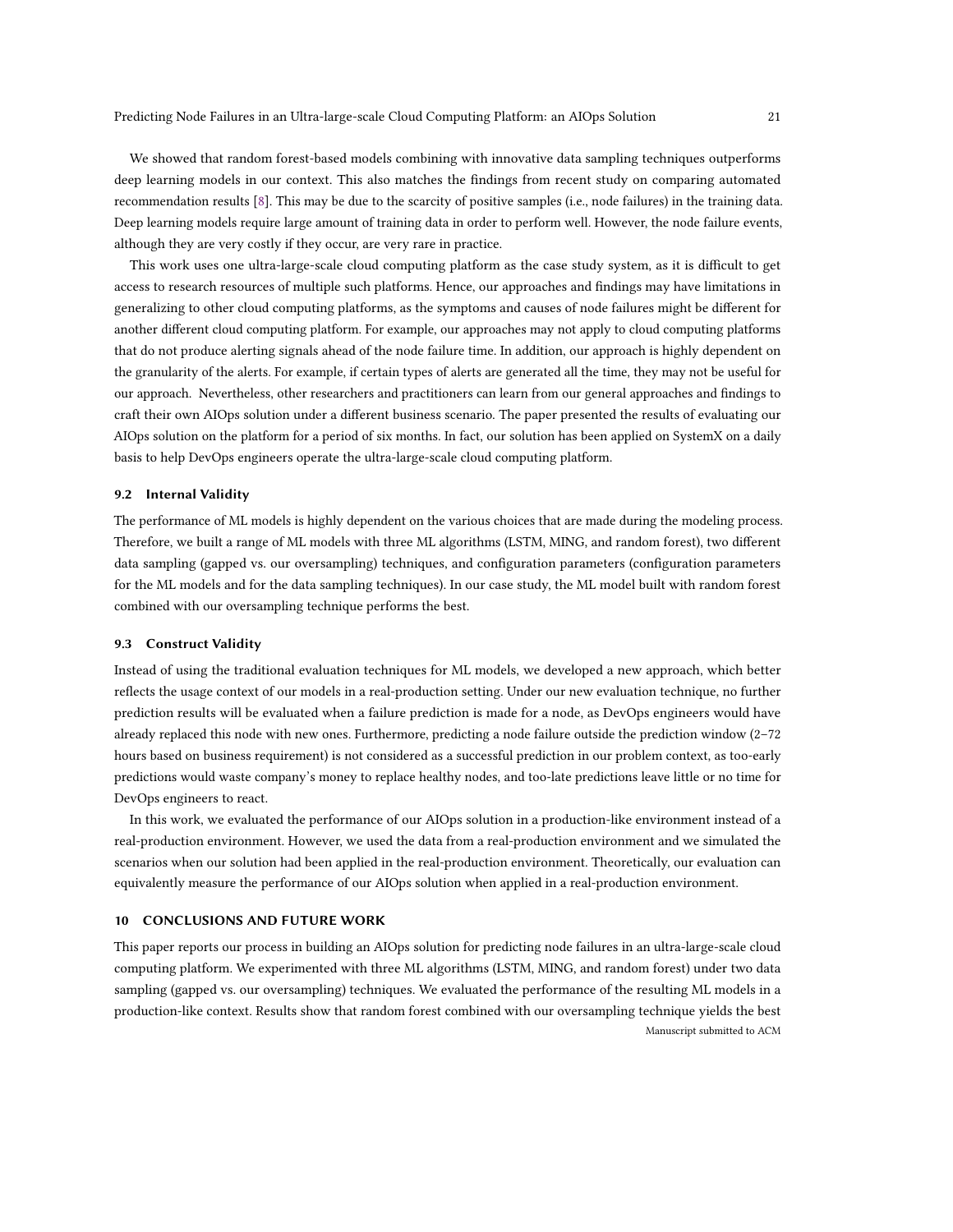performance in terms of computational costs and predictive power. We discussed our learned lessons along with five key criteria for the successful adoption of AIOps solutions: (1) trustable, (2) interpretable, (3) maintainable, (4) scalable, and (5) in-context evaluation. The lessons that we learned from building and deploying our AIOps solution will be of great value for researchers and practitioners, who are interested in ensuring the adoption of their AIOps solutions. Our solution is already used on a daily basis for SystemX at Alibaba. Once our AIOps solution predicts a node failure in the near future, DevOps engineers would take preventative actions (e.g., live migration) to minimize the impact of node failures on the production system. In the future, in order to improve node resiliency, our AIOps solution can be combined with self-healing strategies to automatically mitigate the impact of node failures (e.g., through automated live migration and automated management of node repairing process).

## ACKNOWLEDGMENTS

This work is partially funded by the Alibaba Innovative Research Program (AIR). We are grateful to Alibaba for providing access to their systems and data used in our study. The findings and opinions expressed in this paper are those of the authors and do not necessarily represent or reflect those of Alibaba and/or its subsidiaries and affiliates. Our results do not reflect the quality of Alibaba's products.

## REFERENCES

- <span id="page-21-8"></span>[1] Amritanshu Agrawal and Tim Menzies. 2018. Is "Better Data" Better Than "Better Data Miners"?: On the Benefits of Tuning SMOTE for Defect Prediction. In Proceedings of the 40th International Conference on Software Engineering (ICSE). 1050–1061.
- <span id="page-21-3"></span>[2] George Amvrosiadis, Alina Oprea, and Bianca Schroeder. 2012. Practical scrubbing: Getting to the bad sector at the right time. In Proceedings of the 42th IEEE/IFIP International Conference on Dependable Systems and Networks (DSN). 1–12.
- <span id="page-21-5"></span>[3] Alberto Avritzer, Andre Bondi, Michael Grottke, Kishor S. Trivedi, and Elaine J. Weyuker. 2006. Performance Assurance via Software Rejuvenation: Monitoring, Statistics and Algorithms. In Proceedings of the 36th International Conference on Dependable Systems and Networks (DSN). 435–444.
- <span id="page-21-14"></span>[4] James Bergstra and Yoshua Bengio. 2012. Random search for hyper-parameter optimization. Journal of Machine Learning Research 13, Feb (2012), 281–305.
- <span id="page-21-10"></span>[5] Leo Breiman. 2001. Random forests. Machine learning 45, 1 (2001), 5–32.
- <span id="page-21-12"></span>[6] Marcelo Cataldo, Audris Mockus, Jeffrey A. Roberts, and James D. Herbsleb. 2009. Software Dependencies, Work Dependencies, and Their Impact on Failures. IEEE Transactions on Software Engineering 35, 6 (2009), 864–878.
- <span id="page-21-4"></span>[7] Christopher Clark, Keir Fraser, Steven Hand, Jacob Gorm Hansen, Eric Jul, Christian Limpach, Ian Pratt, and Andrew Warfield. 2005. Live Migration of Virtual Machines. In Proceedings of the 2nd Conference on Symposium on Networked Systems Design & Implementation (NSDI). 273–286.
- <span id="page-21-16"></span>[8] Maurizio Ferrari Dacrema, Paolo Cremonesi, and Dietmar Jannach. 2019. Are We Really Making Much Progress? A Worrying Analysis of Recent Neural Recommendation Approaches. In Proceedings of the 13th ACM Conference on Recommender Systems. 101–109.
- <span id="page-21-6"></span>[9] Rui Ding, Qiang Fu, Jian-Guang Lou, Qingwei Lin, Dongmei Zhang, Jiajun Shen, and Tao Xie. 2012. Healing Online Service Systems via Mining Historical Issue Repositories. In Proceedings of the 27th IEEE/ACM International Conference on Automated Software Engineering (ASE). 318–321.
- <span id="page-21-7"></span>[10] Rui Ding, Qiang Fu, Jian Guang Lou, Qingwei Lin, Dongmei Zhang, and Tao Xie. 2014. Mining Historical Issue Repositories to Heal Large-Scale Online Service Systems. In Proceedings of the 44th Annual IEEE/IFIP International Conference on Dependable Systems and Networks (DSN). 311–322.
- <span id="page-21-9"></span>[11] Pedro Domingos. 2012. A Few Useful Things to Know About Machine Learning. Commun. ACM 55, 10 (2012), 78–87.
- <span id="page-21-1"></span>[12] Editorial. 2018. Towards trustable machine learning. Nature Biomedical Engineering 2 (2018), 709–710.
- <span id="page-21-0"></span>[13] Nosayba El-Sayed, Hongyu Zhu, and Bianca Schroeder. 2017. Learning from Failure Across Multiple Clusters: A Trace-Driven Approach to Understanding, Predicting, and Mitigating Job Terminations. In Proceedings of the 37th International Conference on Distributed Computing Systems (ICDCS). 1333–1344.
- <span id="page-21-15"></span>[14] King Chun Foo, Zhen Ming (Jack) Jiang, Bram Adams, Ahmed E. Hassan, Ying Zou, and Parminder Flora. 2015. An Industrial Case Study on the Automated Detection of Performance Regressions in Heterogeneous Environments. In Proceedings of the 37th International Conference on Software Engineering (ICSE SEIP). 159–168.
- <span id="page-21-13"></span>[15] Baljinder Ghotra, Shane McIntosh, and Ahmed E. Hassan. 2015. Revisiting the Impact of Classification Techniques on the Performance of Defect Prediction Models. In Proceedings of the 37th International Conference on Software Engineering (ICSE). 789–800.
- <span id="page-21-2"></span>[16] Mohamed G. Gouda and Tommy M. McGuire. 1998. Accelerated Heartbeat Protocols. In Proceedings of the 18th International Conference on Distributed Computing Systems (ICDCS). 202–209.
- <span id="page-21-11"></span>[17] Alex Graves and Jürgen Schmidhuber. 2005. Framewise phoneme classification with bidirectional LSTM and other neural network architectures. Neural Networks 18, 5-6 (2005), 602–610.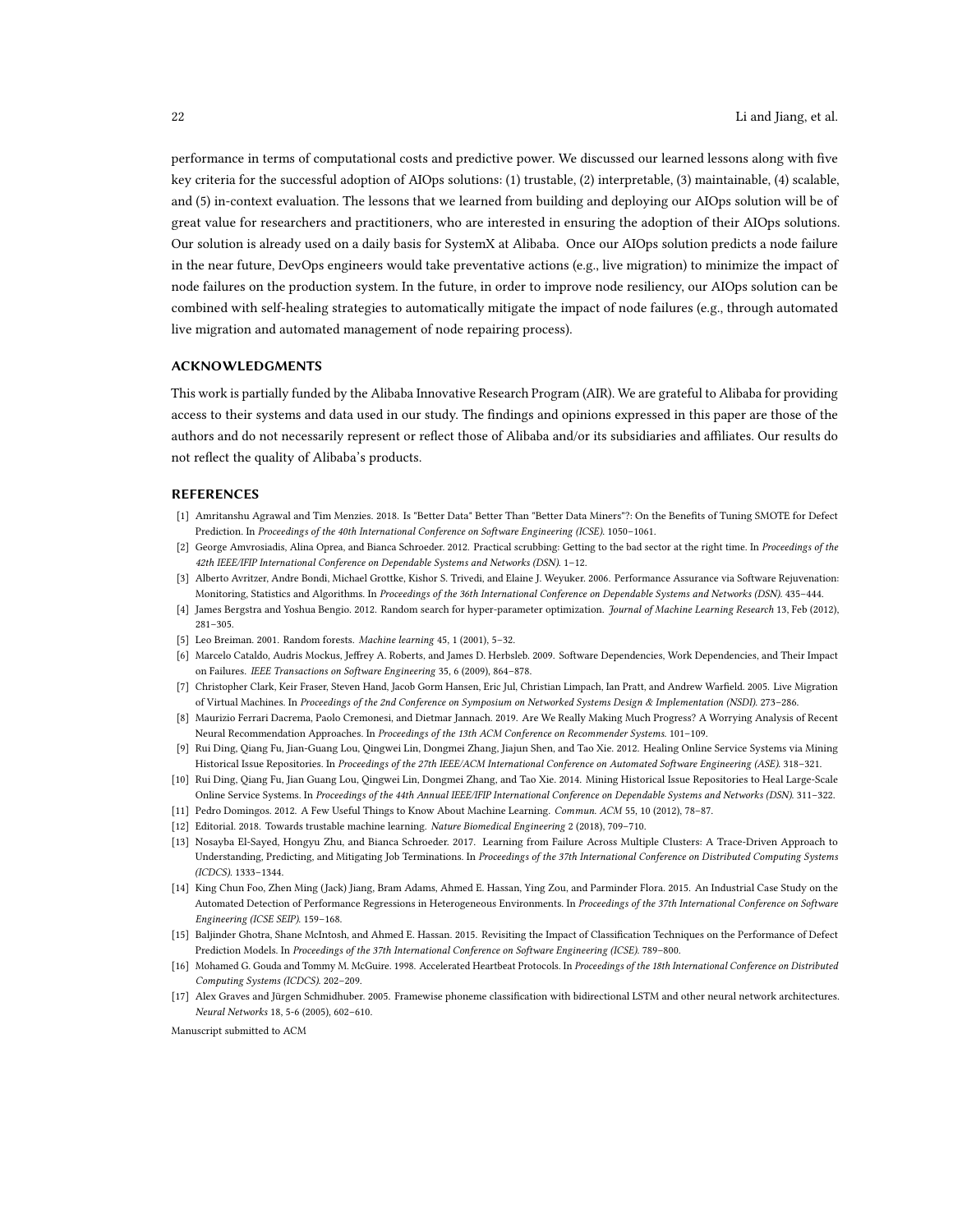- <span id="page-22-21"></span>[18] K. Greff, R. K. Srivastava, J. Koutnik, B. R. Steunebrink, and J. Schmidhuber. 2017. LSTM: A Search Space Odyssey. IEEE Transactions on Neural Networks and Learning Systems 28, 10 (2017), 2222–2232.
- <span id="page-22-3"></span>[19] Shilin He, Qingwei Lin, Jian-Guang Lou, Hongyu Zhang, Michael R. Lyu, and Dongmei Zhang. 2018. Identifying Impactful Service System Problems via Log Analysis. In Proceedings of the 2018 26th ACM Joint Meeting on European Software Engineering Conference and Symposium on the Foundations of Software Engineering (ESEC/FSE). 60–70.
- <span id="page-22-0"></span>[20] IDG. 2018. 2018 Cloud Computing Survey. [https://www.idg.com/tools-for-marketers/2018-cloud-computing-survey/.](https://www.idg.com/tools-for-marketers/2018-cloud-computing-survey/) Last accessed 09/25/2019.
- <span id="page-22-20"></span>[21] Vigdis By Kampenes, Tore Dybå, Jo E. Hannay, and Dag I. K. Sjøberg. 2007. Systematic review: A systematic review of effect size in software engineering experiments. Information Software Technology 49, 11-12 (2007), 1073–1086.
- <span id="page-22-26"></span>[22] Max Kuhn and Kjell Johnson. 2013. Applied predictive modeling. Springer.
- <span id="page-22-4"></span>[23] Meng-Hui Lim, Jian-Guang Lou, Hongyu Zhang, Qiang Fu, Andrew Beng Jin Teoh, Qingwei Lin, Rui Ding, and Dongmei Zhang. 2014. Identifying Recurrent and Unknown Performance Issues. In 2014 IEEE International Conference on Data Mining (ICDM). 320–329.
- <span id="page-22-10"></span>[24] Qingwei Lin, Ken Hsieh, Yingnong Dang, Hongyu Zhang, Kaixin Sui, Yong Xu, Jian-Guang Lou, Chenggang Li, Youjiang Wu, Randolph Yao, et al. 2018. Predicting Node failure in cloud service systems. In Proceedings of the 26th ACM Joint Meeting on European Software Engineering Conference and Symposium on the Foundations of Software Engineering (ESEC/FSE). 480–490.
- <span id="page-22-5"></span>[25] Qingwei Lin, Jian-Guang Lou, Hongyu Zhang, and Dongmei Zhang. 2016. iDice: Problem Identification for Emerging Issues. In IEEE/ACM 38th International Conference on Software Engineering (ICSE). 214–224.
- <span id="page-22-24"></span>[26] Tie-Yan Liu. 2009. Learning to Rank for Information Retrieval. Foundations and Trends® in Information Retrieval 3, 3 (2009), 225–331.
- <span id="page-22-13"></span>[27] Jian-Guang Lou, Qingwei Lin, Rui Ding, Qiang Fu, Dongmei Zhang, and Tao Xie. 2013. Software Analytics for Incident Management of Online Services: An Experience Report. In Proceedings of the 28th IEEE/ACM International Conference on Automated Software Engineering (ASE). 475–485.
- <span id="page-22-14"></span>[28] Jian-Guang Lou, Qingwei Lin, Rui Ding, Qiang Fu, Dongmei Zhang, and Tao Xie. 2017. Experience report on applying software analytics in incident management of online service. Automated Software Engineering 24, 4 (2017), 905–941.
- <span id="page-22-6"></span>[29] Chen Luo, Jian-Guang Lou, Qingwei Lin, Qiang Fu, Rui Ding, Dongmei Zhang, and Zhe Wang. 2014. Correlating Events with Time Series for Incident Diagnosis. In Proceedings of the 20th ACM SIGKDD International Conference on Knowledge Discovery and Data Mining (KDD). 1583–1592.
- <span id="page-22-1"></span>[30] Matthias Machowinski. [n.d.]. How predictive maintenance can eliminate downtime. [https://technology.ihs.com/572369/businesses-losing-700](https://technology.ihs.com/572369/businesses-losing-700-billion-a-year-to-it-downtime-says-ihs) [billion-a-year-to-it-downtime-says-ihs.](https://technology.ihs.com/572369/businesses-losing-700-billion-a-year-to-it-downtime-says-ihs) Last accessed 04/17/2019.
- <span id="page-22-7"></span>[31] Christoph Molnar. 2019. Interpretable Machine Learning. [https://christophm.github.io/interpretable-ml-book/.](https://christophm.github.io/interpretable-ml-book/)
- <span id="page-22-11"></span>[32] Vinod Nair, Ameya Raul, Shwetabh Khanduja, Vikas Bahirwani, Qihong Shao, Sundararajan Sellamanickam, Sathiya Keerthi, Steve Herbert, and Sudheer Dhulipalla. 2015. Learning a Hierarchical Monitoring System for Detecting and Diagnosing Service Issues. In Proceedings of the 21th ACM SIGKDD International Conference on Knowledge Discovery and Data Mining (KDD). 2029–2038.
- <span id="page-22-25"></span>[33] Vivek Nair, Zhe Yu, Tim Menzies, Norbert Siegmund, and Sven Apel. 2018. Finding Faster Configurations using FLASH. IEEE Transactions on Software Engineering (Early Access) (2018).
- <span id="page-22-2"></span>[34] Pankaj Prasad and Charley Rich. 2018. Market Guide for AIOps Platforms. [https://www.gartner.com/doc/3892967/market-guide-aiops-platforms.](https://www.gartner.com/doc/3892967/market-guide-aiops-platforms) Last accessed 04/17/2019.
- <span id="page-22-9"></span>[35] Anand Rajaraman and Jeffrey David Ullman. 2011. Mining of Massive Datasets. Cambridge University Press, New York, NY, USA.
- <span id="page-22-8"></span>[36] D. Sculley, Gary Holt, Daniel Golovin, Eugene Davydov, Todd Phillips, Dietmar Ebner, Vinay Chaudhary, Michael Young, Jean-Francois Crespo, and Dan Dennison. 2015. Hidden Technical Debt in Machine Learning Systems. In Proceedings of the 28th International Conference on Neural Information Processing Systems (NIPS). 2503–2511.
- <span id="page-22-22"></span>[37] Junji Shimagaki, Yasutaka Kamei, Shane McIntosh, Ahmed E. Hassan, and Naoyasu Ubayashi. 2016. A Study of the Quality-impacting Practices of Modern Code Review at Sony Mobile. In Proceedings of the 38th International Conference on Software Engineering Companion (ICSE). 212–221.
- <span id="page-22-16"></span>[38] Chakkrit Tantithamthavorn and Ahmed E. Hassan. 2018. An Experience Report on Defect Modelling in Practice: Pitfalls and Challenges. In Proceedings of the 40th International Conference on Software Engineering: Software Engineering in Practice (ICSE-SEIP). 286–295.
- <span id="page-22-23"></span>[39] C. Tantithamthavorn, A. E. Hassan, and K. Matsumoto. 2018. The Impact of Class Rebalancing Techniques on the Performance and Interpretation of Defect Prediction Models. IEEE Transactions on Software Engineering (Early Access ) (2018).
- <span id="page-22-17"></span>[40] Chakkrit Tantithamthavorn, Shane McIntosh, Ahmed E. Hassan, and Kenichi Matsumoto. 2016. Automated Parameter Optimization of Classification Techniques for Defect Prediction Models. In Proceedings of the 38th International Conference on Software Engineering (ICSE). 321–332.
- <span id="page-22-27"></span>[41] Chakkrit Tantithamthavorn, Shane McIntosh, Ahmed E. Hassan, and Kenichi Matsumoto. 2017. An Empirical Comparison of Model Validation Techniques for Defect Prediction Models. IEEE Transactions on Software Engineering 43, 1 (Jan 2017), 1–18.
- <span id="page-22-18"></span>[42] C. Tantithamthavorn, S. McIntosh, A. E. Hassan, and K. Matsumoto. 2018. The Impact of Automated Parameter Optimization on Defect Prediction Models. IEEE Transactions on Software Engineering (2018).
- <span id="page-22-19"></span>[43] Song Wang, Taiyue Liu, Jaechang Nam, and Lin Tan. 2018. Deep Semantic Feature Learning for Software Defect Prediction. IEEE Transactions on Software Engineering (Early Access) (2018).
- <span id="page-22-15"></span>[44] J. Xue, R. Birke, L. Y. Chen, and E. Smirni. 2016. Managing Data Center Tickets: Prediction and Active Sizing. In Proceedings of the 46th Annual IEEE/IFIP International Conference on Dependable Systems and Networks (DSN). 335–346.
- <span id="page-22-12"></span>[45] Ji Xue, Robert Birke, Lydia Y. Chen, and Evgenia Smirni. 2018. Spatial–Temporal Prediction Models for Active Ticket Managing in Data Centers. IEEE Transactions on Network and Service Management 15, 1 (2018), 39–52.